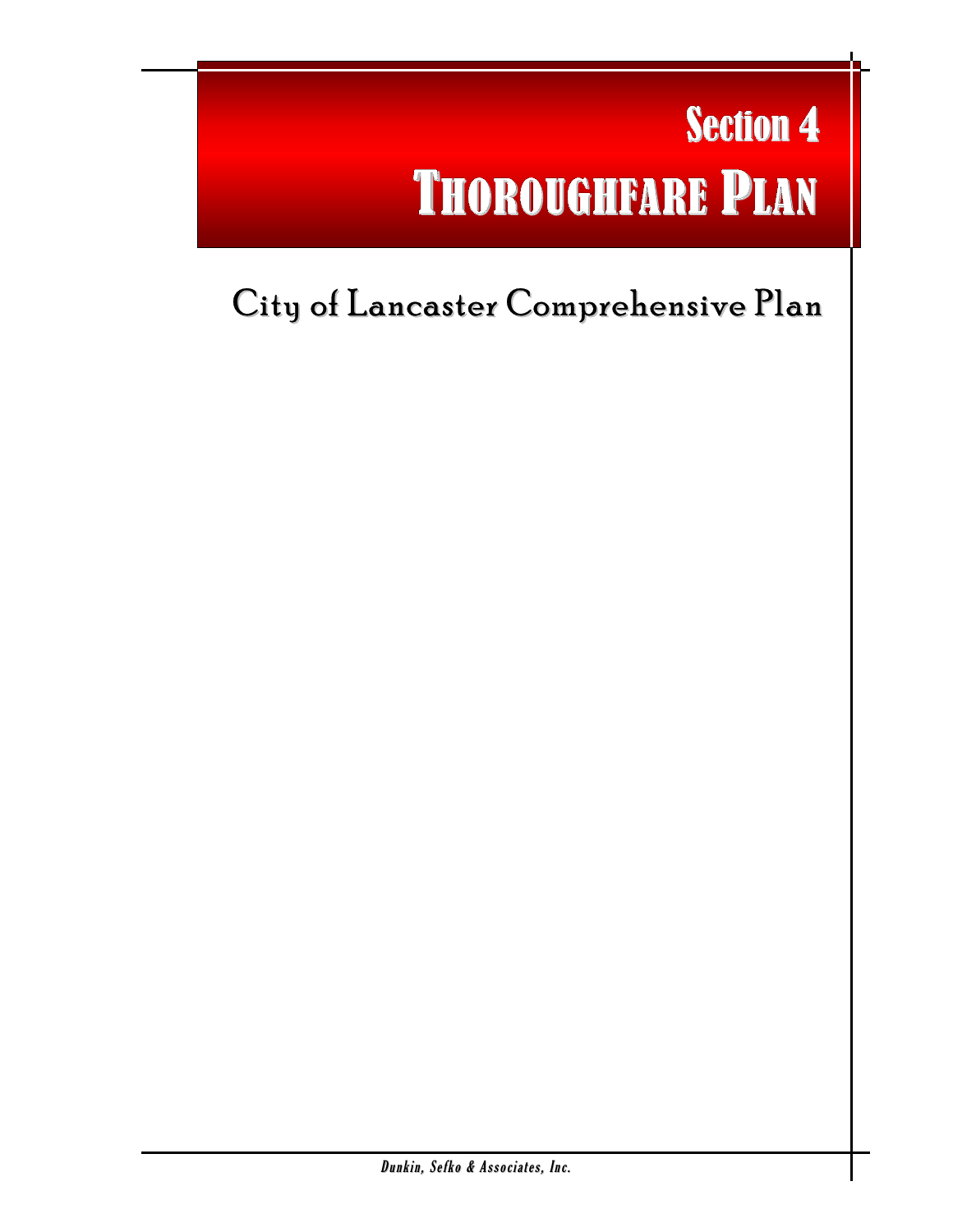# **THOROUGHFARE PLAN**

### **INTRODUCTION**

Historically, both social and economic growth within civilizations have been structured by routes of travel. Thus, it is not surprising that a city's circulation system has become an important facet in today's automobile- and communication-oriented urban life. The main function of a Thoroughfare Plan is to provide a system for efficient movement of people and goods in and around a city. A Thoroughfare Plan is also intended to provide an efficient, structured framework for the smooth flow of traffic that will result from future growth and development, while preserving the quality and character of residential neighborhoods. The challenge that is faced by cities while designing a Thoroughfare Plan is to develop a system that can accommodate various modes of transportation and increased vehicular speeds while maintaining neighborhood integrity. The City of Lancaster's Thoroughfare Plan is intended to provide urban design criteria and pedestrian mobility concepts in addition to recommendations for improving existing multi-modal traffic needs and accommodating traffic that will result from future growth and development in the City.

The Thoroughfare Plan is an overall guide used to enable individual developments within the City to be coordinated into an integrated, unified transportation system, and is also a basis for future street paving programs. The Thoroughfare Plan encourages the creation of neighborhoods with a minimal amount of through traffic, while providing higher capacities for routes that are intended to move both regional and local traffic throughout the community. The Thoroughfare Plan (see **Plate 4-1**) specifies roadway classifications, roadway routes or alignments, pavement and right-of-way configurations (cross-sections), and makes recommendations based upon the projected future traffic needs of Lancaster.

In addition, the Thoroughfare Plan creates a comprehensive approach towards helping the various departments and agencies responsible for thoroughfare development in coordinating their individual efforts. The standards and criteria contained within this element are intended to ensure consistent design practices in new development or in the redevelopment of certain areas, as may be appropriate. One of the major purposes of the Thoroughfare Plan is to provide a guide for determining future roadway and right-of-way requirements. The following section is based on the analysis of the existing thoroughfare system, and upon goals and objectives formulated during the comprehensive planning process. As the City continues to develop, this Plan shall serve as a reference for improvements and extensions of the City's circulation system.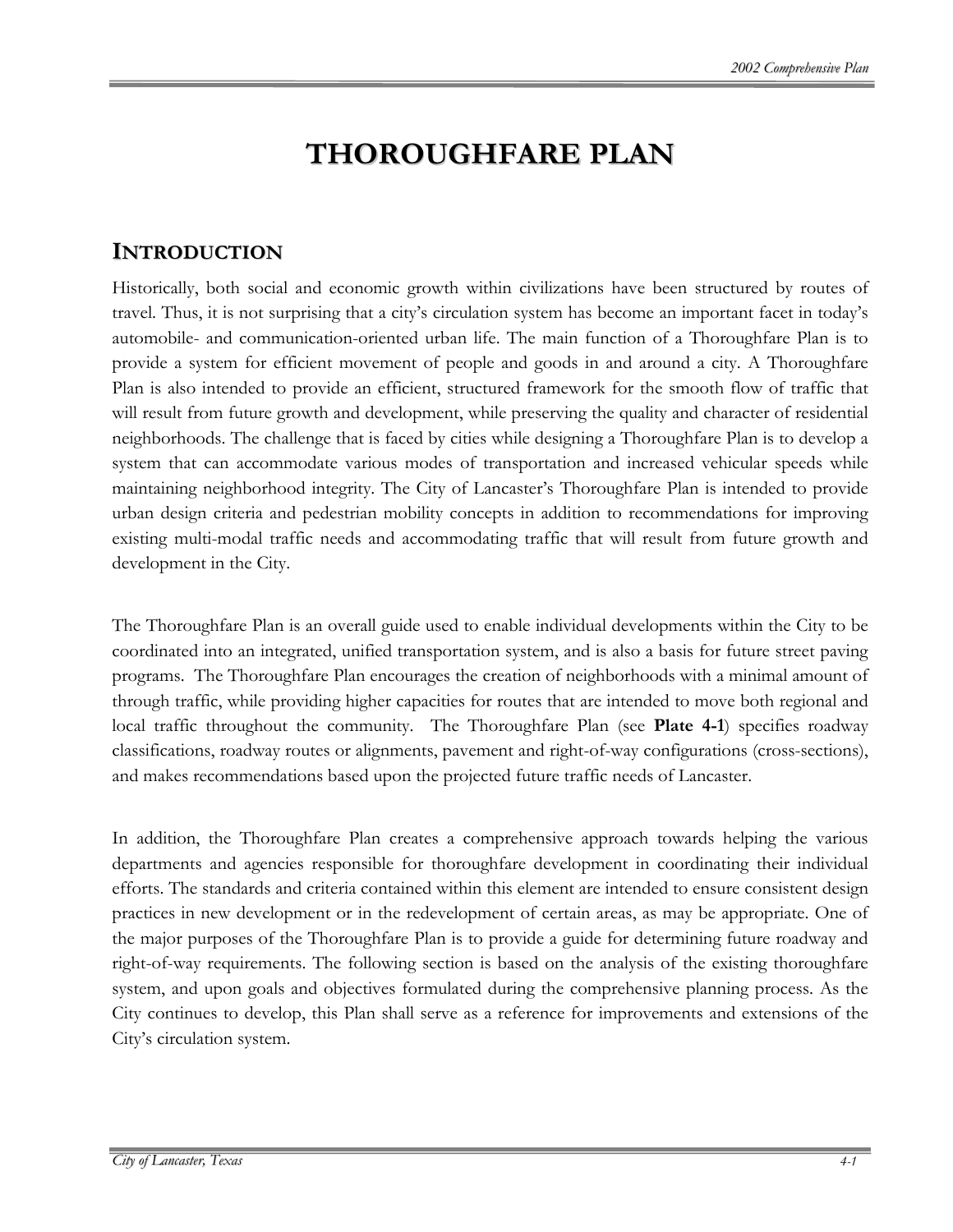## **EXISTING TRAFFIC CIRCULATION SYSTEM**

The existing circulation patterns in the City consist of regional and local traffic routes. While the regional routes connect Lancaster to the surrounding areas, thereby ensuring the City's share in the region's economic and social growth, the local circulation routes ensure a well balanced distribution of this growth within the City.

#### **THE REGIONAL SYSTEM**

The regional transportation system in Lancaster is a part of the Texas state highway system; this is generally classified into sub-systems according to the type of roadway and the type of traffic that the roadway is designed to accommodate. These regional circulation routes are designated as:

- Interstate Highways, which are controlled access roadways with grade-separated interchanges;
- ♦ U.S. Highways, which are major city-to-city routes providing connection to large cities, other states, and Mexico;
- State Highways are major routes that are not part of the U.S. Highway system;
- Business routes are the important routes that provide service from Interstate, U.S., or State Highways to cities;
- Loops and Spurs are roadways that provide connections between major roadways and cities; and,
- F.M. and R.M. roads are minor roadways that provide service to rural areas.

As previously stated in the Baseline Analysis section of this Comprehensive Plan, several of these regional transportation facilities, such as Interstate Highway 35, Interstate Highway 20 and State Highway 342, provide Lancaster with a well-connected regional circulation system. These roadways are part of the state highway system, and therefore, are under the management of Texas Department of Transportation (TxDOT), which is responsible for maintenance, and improvement of these roadways.

**Interstate Highway 35** is one of the major transportation routes in the state of Texas, and it generally runs in a north-south direction along the western City limits of Lancaster. This highway connects Lancaster to the cities of Austin and San Antonio and to the international boundary at Laredo. To the north, Interstate Highway 35 provides a direct route from Lancaster through the city of Dallas, to the junction of Interstate Highway 35 East and 35 West near Denton, to the Texas-Oklahoma State Line north of Gainesville. TxDOT is conducting an *I-35 Trade Corridor Study* (a major investment study) with five other states and the Federal Highway Administration. This study is intended to investigate the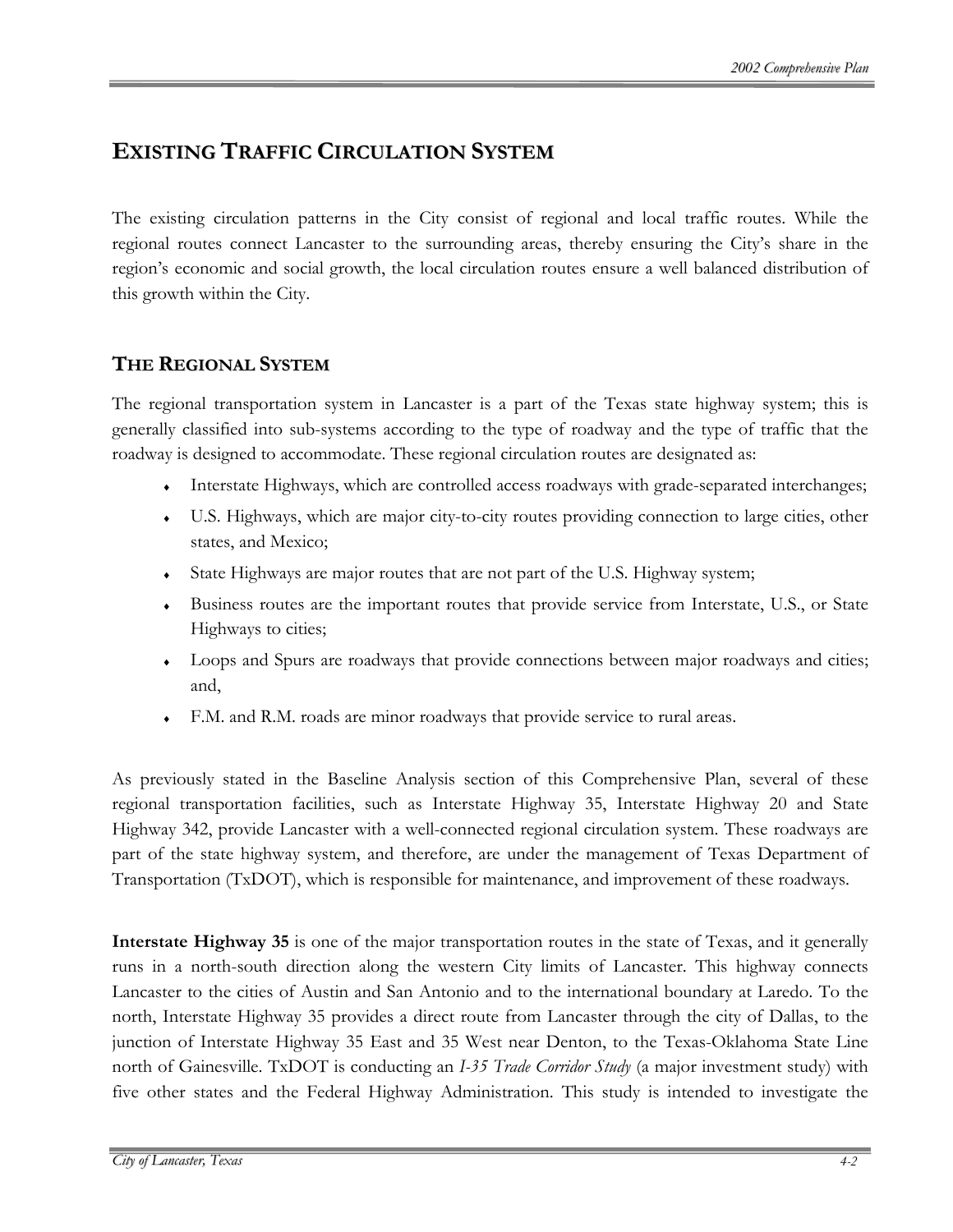transportation needs along Interstate Highway 35 from Laredo, Texas to Duluth, Minnesota. This study will affect the section of Interstate 35 corridor passing through Lancaster, and therefore, the City should keep itself appraised of recommendations and proposals suggested in the study, and should try to correlate its future circulation plans with those TxDOT plans. Some improvements are already underway from Interstate Highway 20 to Parkerville Road.

**Interstate Highway 20** traverses the north end of the City in an east-west direction, providing a straight route from Lancaster to the Texas-Louisiana state line east of Marshall, Texas. To the west, this highway connects Lancaster to Fort Worth, and then continues until it meets with Interstate Highway 10 west of Pecos. This highway provides Lancaster with another important regional connection, and with the intersection of two major thoroughfares: Interstate Highway 35 and Interstate Highway 20 (at the northwest corner of the City).

**State Highway 342,** passing through the downtown area of Lancaster, is another major route within the City. It is a roadway stretch of approximately 15 miles extending north to intersect with Loop 12 in Dallas, and extending south to U.S. Highway 77 southwest of Red Oak. The section of this roadway north of the downtown is called Dallas Avenue locally, while the section south of the railroad is generally known as State Highway 342.

Aside from these highways, **Beltline Road** can be considered as another major route of regional importance. It runs through the center of the City in an east-west direction, extending from U.S. Highway 175 to Cedar Hill.

#### **THE LOCAL TRAFFIC CIRCULATION SYSTEM**

The local traffic circulation patterns are created by daily activities of the residents of a city, such as trips to and from work, school or shopping trips. The following traffic generators create most of Lancaster's local traffic patterns:

- Public schools (i.e. the high school, middle and elementary schools),
- City Hall, and other public agencies,
- Businesses along Interstate Highways 35 and 20,
- Downtown retail and other retail areas along Dallas Avenue and Pleasant Run Roads,
- The Lancaster Airport,
- Cedar Valley College,
- Country View Municipal Golf Course,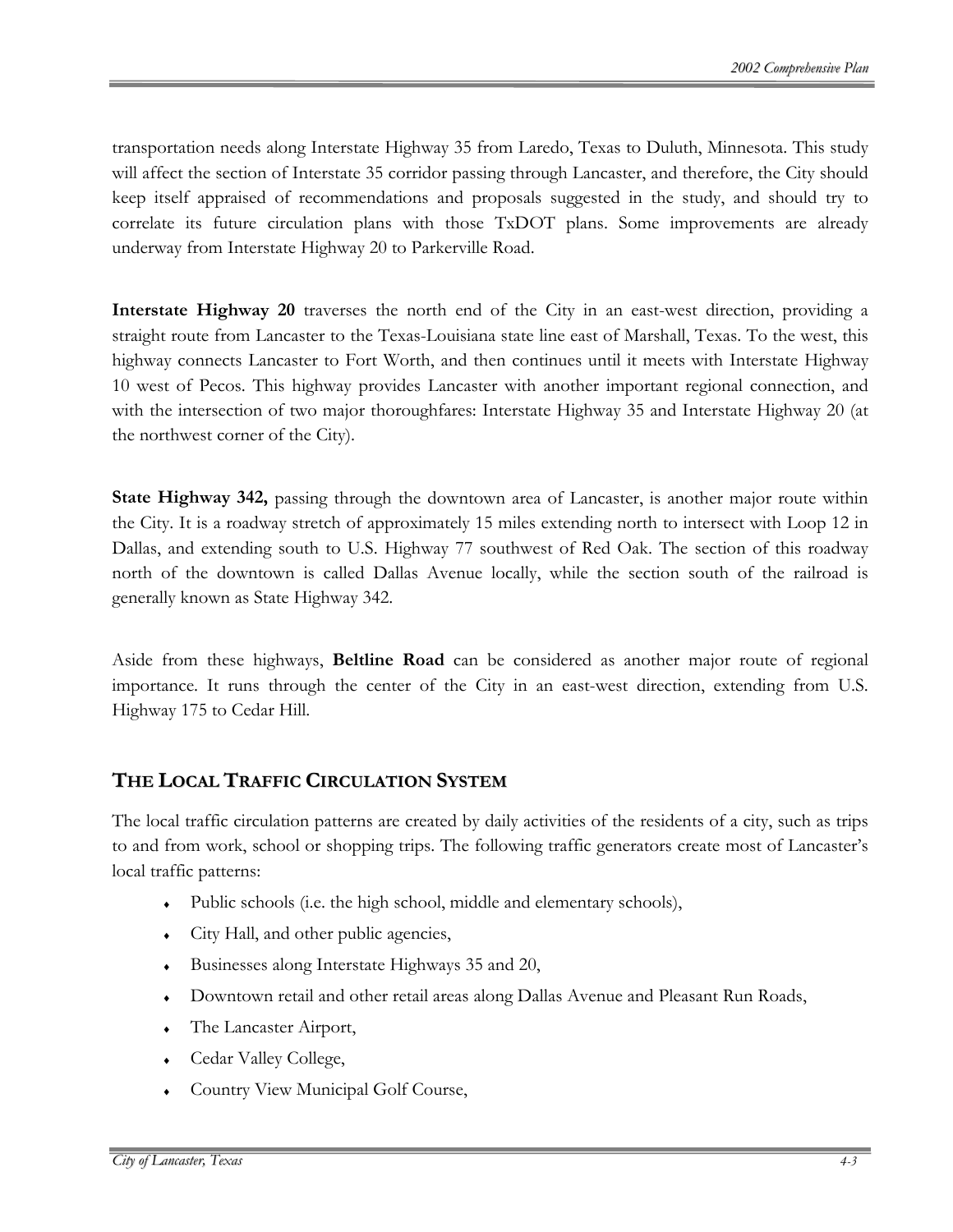- The Medical Center at Lancaster,
- Industrial, commercial and other nonresidential uses, and
- The new Library and Recreational Center Complex.

Most of these traffic generators are located on or close to major thoroughfares, and a few of the areas adjacent to them experience brief periods of congestion during peak traffic times. The City and state roadway systems created the basic major thoroughfare framework for Lancaster. The existing street patterns in the City generally establish sufficient east/west connections, such that street improvements or extensions can be sufficient to accommodate traffic generated from existing residents, as well as from future growth. However, in order to be truly efficient and to accommodate future traffic needs, Lancaster's street patterns require a well-defined street classification system.

#### **PROBLEMS AND DEFICIENCIES IN THE EXISTING SYSTEM**

Lancaster's existing street system has relatively few problems and deficiencies in the context of existing population and developments in the City. However, the first step in providing a circulation system that is both sufficient and efficient in terms of accommodating current and future growth within the City, is to identify existing issues and deficiencies, and to address solutions to these issues in the Thoroughfare Plan. Important circulation-related issues identified in the City of Lancaster are as follows:

- Lack of compatibility between some roadway alignments/improvements and desired community character;
- Peak-hour traffic along Interstate Highway 35, Interstate Highway 20, and Houston School Road;
- Increasing heavy-load truck traffic, particularly in the northern areas of the City;
- Lack of turning lanes on major thoroughfares;
- Lack of compatibility in traffic capacity and volumes experienced on main travel routes;
- Designing residential streets that promote, not destroy, the rural character in neighborhood areas;
- Lack of service/frontage roads along Interstate Highway 20;
- Lack of interior roads for heavy-load trucks in the northern industrial areas; and,
- Studies show that the percentage of people driving increases at a much faster rate than the percentage of the overall population.

The Thoroughfare Plan for the City of Lancaster addresses the above problems and deficiencies.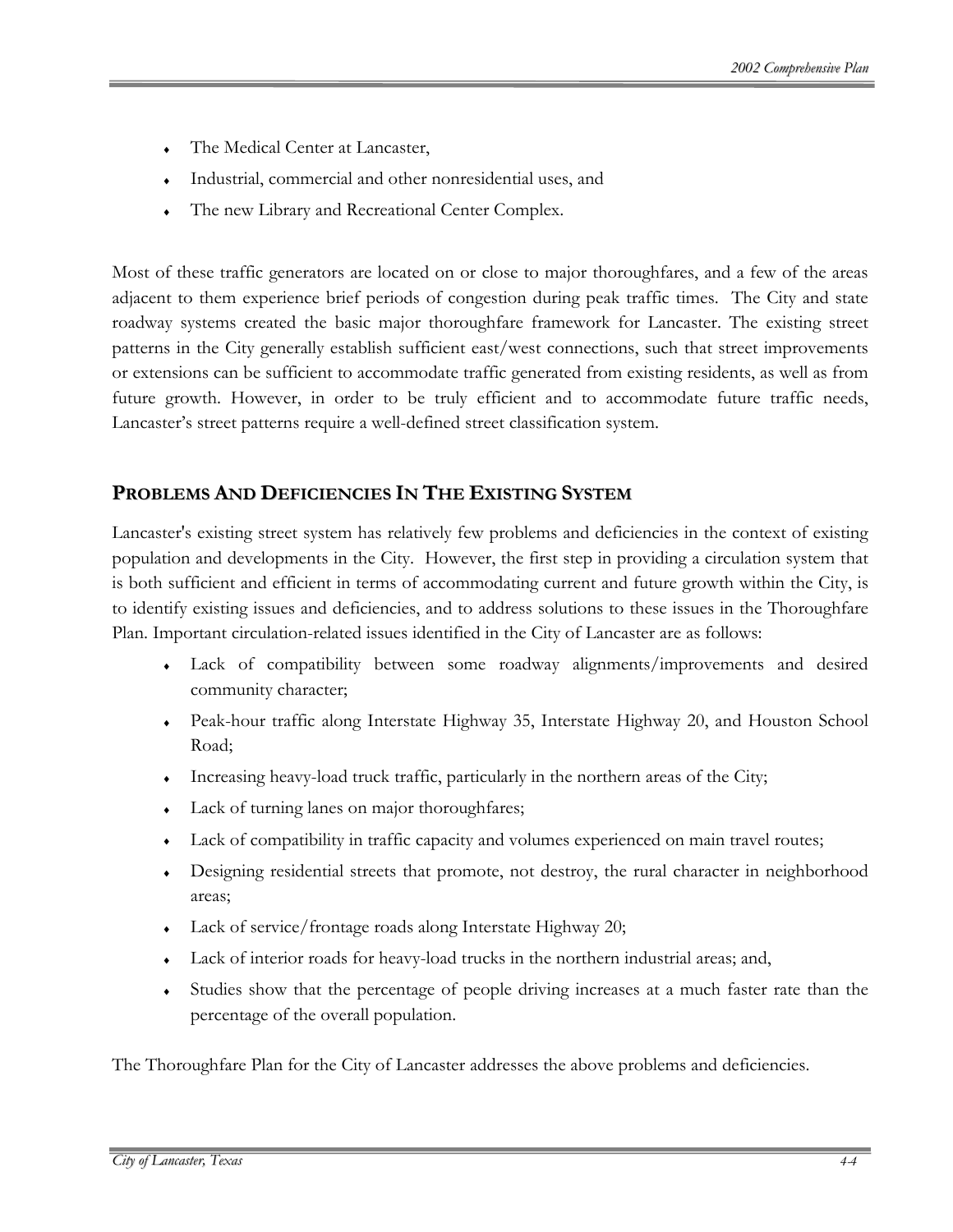#### **THOROUGHFARE DESIGN AND CLASSIFICATION SYSTEM**

To prevent functional obsolescence of the transportation facilities, a hierarchical system defining the role of each roadway, both regional and local, in the City needs to be established. This system, called a functional classification system, in turn translates into physical design features concerning thoroughfare cross-sections, pavement standards and widths, and access management. The Thoroughfare Plan for the City of Lancaster is based upon this system. The functional classification system



**Functional Classification**

describes each roadway's function, and reflects a set of characteristics that are common to all roadways within each classification. These functional classifications are intended to reflect the role or function of each roadway within the overall thoroughfare system (see **Table 4-1**).

The commonly used functional classification system consists of a hierarchy of streets that range from those that provide for traffic movement to those that provide access to adjacent properties. **Illustration 4-1** describes the functional street classification system, or hierarchy, for Lancaster. Mobility (as shown in the illustration) refers to the accessibility of adjacent properties from a certain street or thoroughfare. Local streets function well in terms of providing access to the adjacent properties, but function poorly in terms of mobility. Conversely, principal arterials/major thoroughfares function well mobility-wise but, because of speeds and volumes of traffic, provide poor access to adjacent roads and properties. Due to this, streets that carry a higher volume or allow higher speeds of traffic, such as major thoroughfares, should have a limited number of intersections and curb cuts (driveway openings) to avoid obstructing traffic movement. Arterial or major thoroughfares carry longer trips and should, therefore, form continuous links to carry traffic through, as well as to, different areas. Collectors are intended to collect and distribute traffic between this arterial system and individual land uses within the area. Collectors supplement the arterial system and should generally not be continuous for distances over one-and-one-half miles.

Neighborhoods should be developed between arterials so that traffic is routed around, not through, them. Sidewalks and curbs should be included within the rights-of-way of all public streets, wherever possible. Minor collectors should penetrate the neighborhoods to collect and distribute traffic, but not provide convenient cut-through routes. Land use planning efforts should attempt to encourage compatible land uses adjacent to streets. Nonresidential activities should be developed in such a manner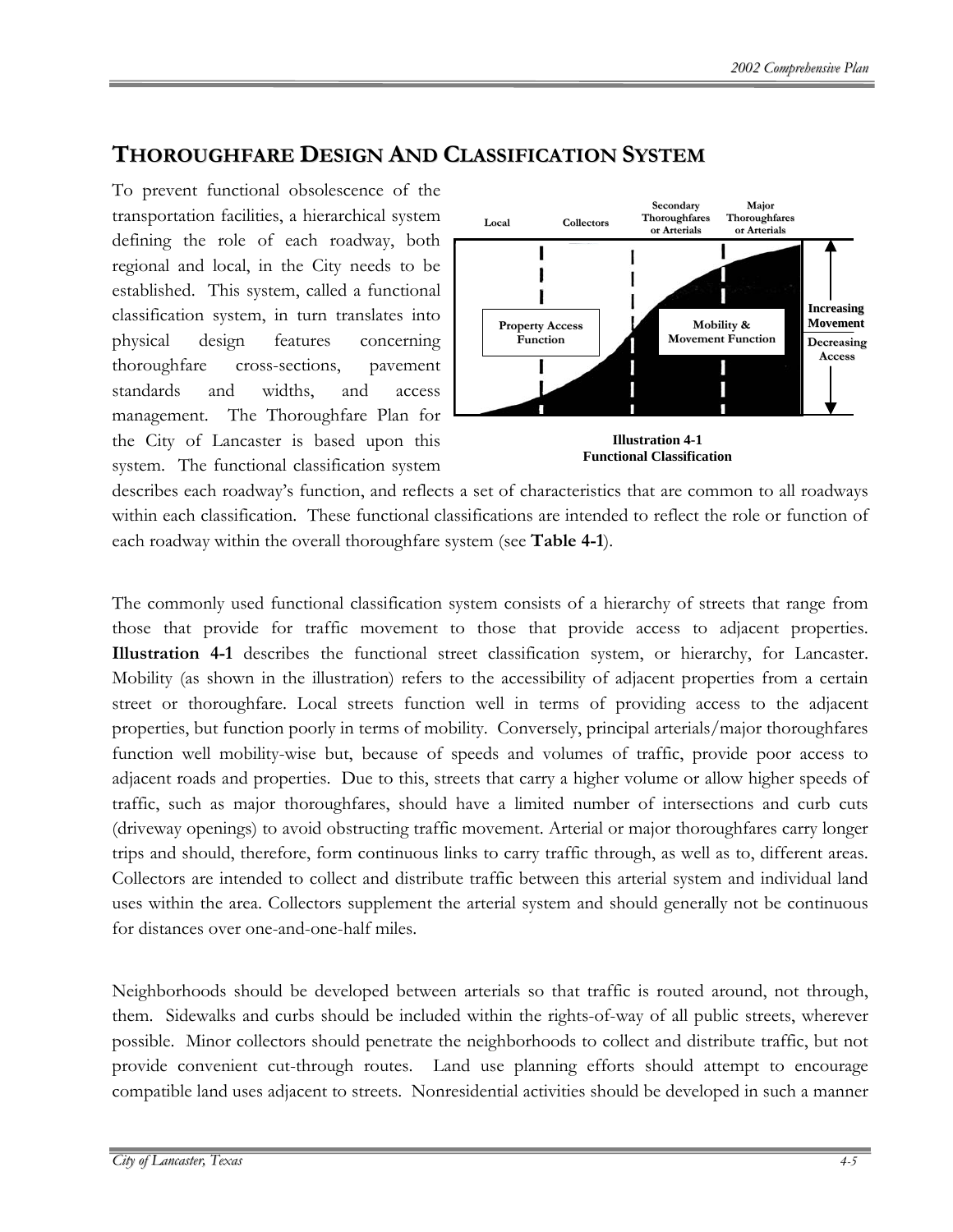that the primary mobility function of arterial or major thoroughfares is not compromised due to poor access management. Wherever concentrations of traffic occur on collector streets, consideration should be given to prohibit houses from fronting on these types of streets or thoroughfares. Good subdivision design can allow ample lot yields while orienting houses to local streets and not collectors.

The City street system should consist of arterials (major thoroughfares), collectors and local streets. Freeways and highways (i.e. Interstate Highway 20 and Interstate Highway 35) are examples of regional thoroughfares, and are normally under the jurisdiction of the Texas Department of Transportation (TxDOT).

As previously stated, application of the functional classification system and design principles can help produce an optimized traffic circulation system. Major advantages include the preservation of residential neighborhoods, long-term stability of land use patterns, increased value of nonresidential commercial properties, fewer traffic accidents, and a decreased portion of urban land devoted to streets. **Table 4-1** describes the most important characteristics of each functional classification and their intended use. The roadway classification system includes freeway, arterial, collector and residential/local classifications. The arterial classification system includes principal arterials/major thoroughfares and minor arterials/major secondary thoroughfares. The collector classification system includes minor and major collector streets. The following sections outline the various standards of roadway cross-sections for Lancaster.

#### **FREEWAYS OR HIGHWAYS (TYPE "A")**

Freeways or highways are grade-separated high-capacity highways in which all direct access from adjacent properties is eliminated, and where ingress and egress to the traffic lanes is controlled by widely spaced access ramps and interchanges. Access to the freeway is typically provided from on and off ramps connecting to frontage roads. These roadways are funded primarily through the Federal Highway Administration and are administered through TxDOT (Interstate Highway 20 and 35 in Lancaster are examples of freeways).

#### **ARTERIAL STREETS (TYPE "B")**

The primary urban transportation system is made up of principal arterials, commonly referred to as major thoroughfares. The primary function of a major thoroughfare is to provide for continuity and high traffic volume movement between major activity centers (neighborhoods, commercial centers, etc.). These thoroughfares are usually spaced at approximately one-mile intervals unless terrain or other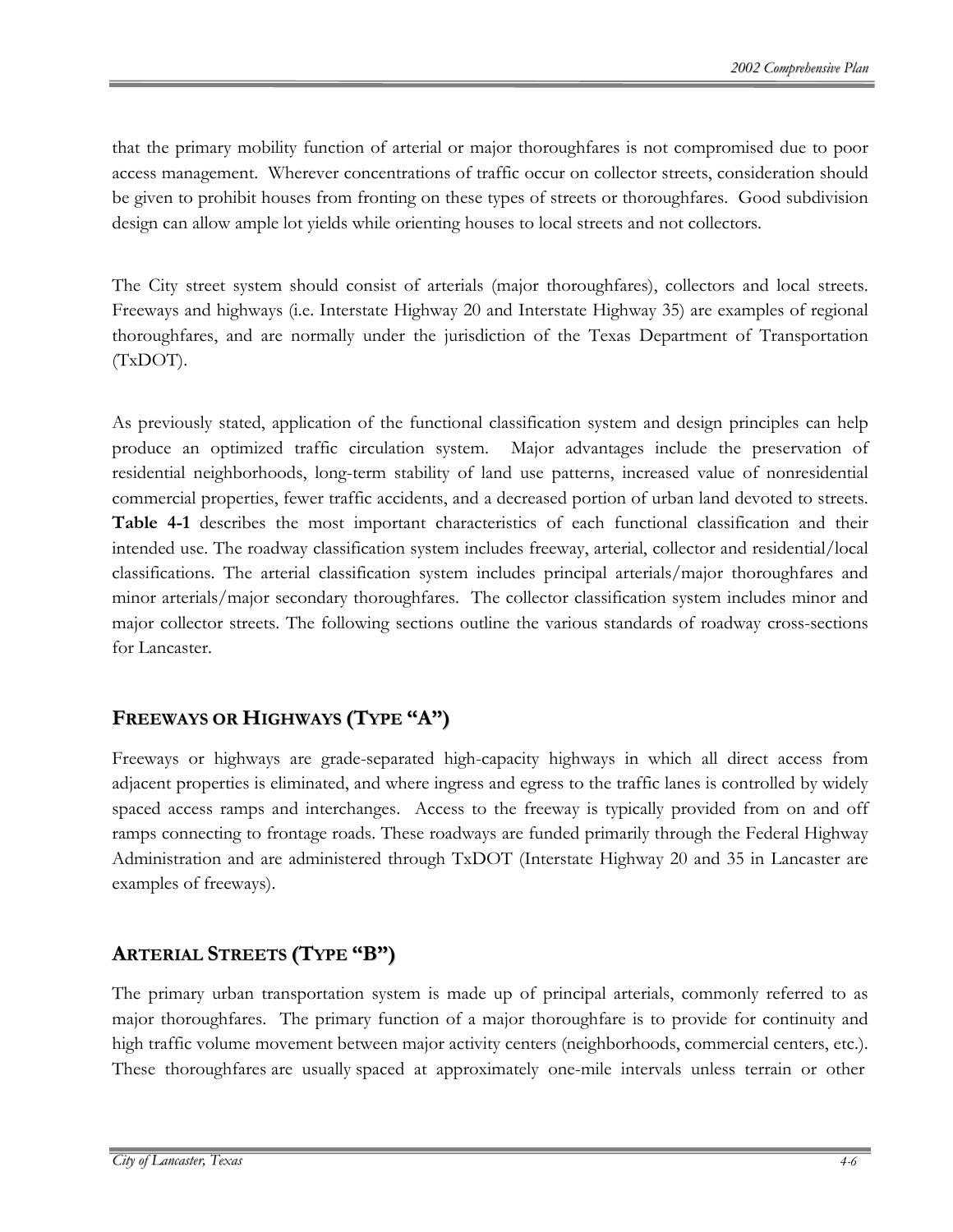| Table 4-1                                                          |                                                                                                                                                               |                                                                                      |                                         |                                                                                                                                                                                       |                                               |                         |           |                                                                                                    |  |
|--------------------------------------------------------------------|---------------------------------------------------------------------------------------------------------------------------------------------------------------|--------------------------------------------------------------------------------------|-----------------------------------------|---------------------------------------------------------------------------------------------------------------------------------------------------------------------------------------|-----------------------------------------------|-------------------------|-----------|----------------------------------------------------------------------------------------------------|--|
| ROADWAY FUNCTIONAL CLASSIFICATIONS AND GENERAL PLANNING GUIDELINES |                                                                                                                                                               |                                                                                      |                                         |                                                                                                                                                                                       |                                               |                         |           |                                                                                                    |  |
| Classification                                                     | Function                                                                                                                                                      | Continuity                                                                           | Approx.<br>Spacing<br>(Miles)           | City of Lancaster, Texas<br>Direct Land<br>Access                                                                                                                                     | Minimum<br>Roadway<br>Intersection<br>Spacing | Speed<br>Limit<br>(mph) | Parking   | Comments                                                                                           |  |
| Freeway and<br>Expressway<br>(e.g., I. H. 20)                      | Traffic<br>Movement                                                                                                                                           | Continuous                                                                           | 4 miles                                 | None                                                                                                                                                                                  | 1 mile                                        | -60<br>to<br>70<br>mph  | None      | Supplements<br>capacity and<br>arterial street<br>system, and<br>provides high-<br>speed mobility. |  |
| Arterial /<br>Major<br>Thoroughfare<br>(e.g., Beltline<br>Road)    | Moderate<br>distance<br>inter-<br>community<br>traffic;<br>Land access<br>should be<br>primarily at<br>intersections                                          | Continuous                                                                           | $1/2$ to<br>$1\frac{1}{2}$ (1)<br>miles | Restricted --<br>some<br>movements<br>may be<br>prohibited;<br>number &<br>spacing of<br>driveways<br>controlled;<br>May be limited<br>to major<br>generations on<br>regional routes. | $1/8$ mile<br>$1/4$ mile on<br>regional route | 35<br>to<br>45<br>mph   | None      | "Backbone" of<br>the street<br>system.                                                             |  |
| Collector<br>(e.g. Prescott<br>Drive)                              | Collect/<br>distribute<br>traffic<br>between<br>local &<br>arterial<br>streets;<br>Direct land<br>access;<br>Inter-<br>neighbor-<br>hood traffic<br>movement. | <b>Not</b><br>necessarily<br>continuous;<br>May not<br>extend<br>across<br>arterial. | $1/4$ to<br>1/2(2)<br>mile              | Safety controls;<br>limited<br>regulation.<br>Residential<br>access<br>prohibited;<br>commercial<br>access allowed<br>with shared<br>driveways.                                       | 300 feet                                      | 30<br>mph               | Limited   | Through traffic<br>should be<br>discouraged.                                                       |  |
| Local                                                              | Land Access<br>Sidewalks                                                                                                                                      | None                                                                                 | As<br>needed.                           | Safety controls<br>only.                                                                                                                                                              | $200$ feet                                    | 30<br>mph               | Permitted | Through traffic<br>should be<br>discouraged.                                                       |  |

(1) Spacing determination should also include consideration of (travel projections within the area or corridor based upon) ultimate anticipated development.

(2) Denser spacing needed for commercial and high-density residential districts.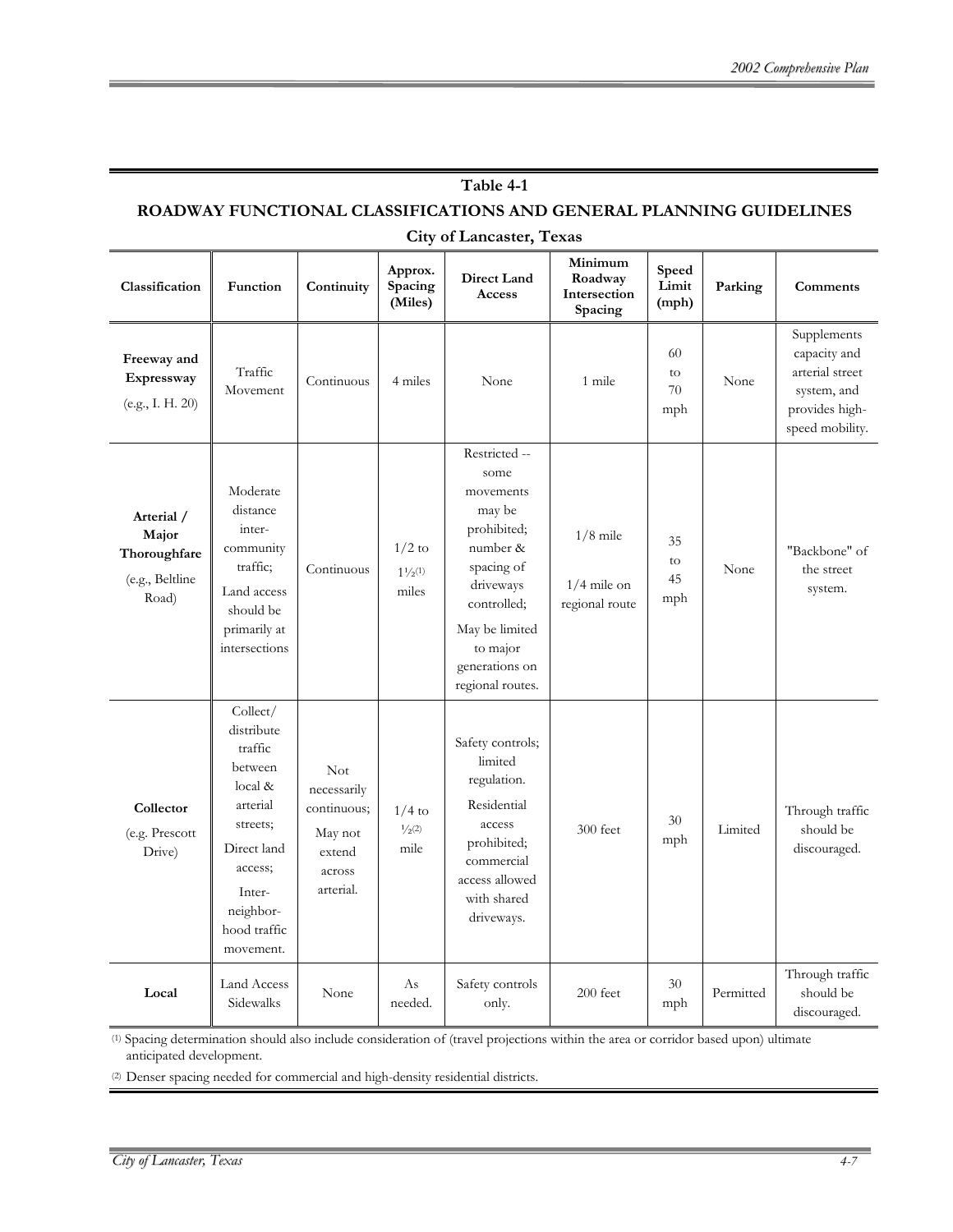barriers create a need for major deviation. The minimum major thoroughfare cross-section contains four moving lanes, two in each direction. Right-of-way requirements for major thoroughfares typically range from 100 to 120 feet. Often, four lanes are constructed within the full right-of-way, leaving a wider median than for a six-lane thoroughfare. This concept allows for an interim solution until traffic volumes warrant the construction of the additional two inside lanes. Due to the fact that these thoroughfares will carry high traffic volumes (20,000 to 40,000 vehicles per day), it is essential that they have continuous and direct alignment and that they interconnect with freeways. For the same reasons, access from adjacent property should be controlled. This can be accomplished by limiting the number and location of driveways or curb cuts that access this thoroughfare type. Also, principal arterials are often divided, since it is important to provide left-turn lanes, and, where traffic warrants, separate rightturn lanes with adequate stacking for trucks, buses and school "drop-off" that are separate from the normal traffic lanes. Divided arterials with medians also offer opportunities for continuous street lighting, landscaping and other aesthetic treatments.

#### **Type "B+" Major Arterial**

Type "B+" major arterial thoroughfares are designed to utilize 100 to 120 feet of right-of-way. Two 33-feet roadway surfaces will be separated by a 17 to 27 feet median. An additional 13feet of right-of-way will allow for wider parkways along the sides of the roadway and will help buffer adjacent properties. These roads are designed to accommodate fairly high traffic speeds, 40 to 50 miles per hour, within developed areas. Illustration 4-2 shows the cross-section for Type "B+" major arterials. **Illustration 4-2** 



**Major Arterial**

#### **Type "B" Minor Arterial:**

Where traffic volumes are expected to be more moderate (less than 20,000 to 25,000 vehicles per day), it should be possible to use a four-lane, undivided thoroughfare indicated as Type "B". This thoroughfare should be designed to utilize 100 feet of right-of-way with two 33-foot wide pavement sections separated by a 14-foot median divider. Illustration 4-3 shows the cross-section for Type "B" minor arterials.



**Illustration 4-3 Minor Arterial**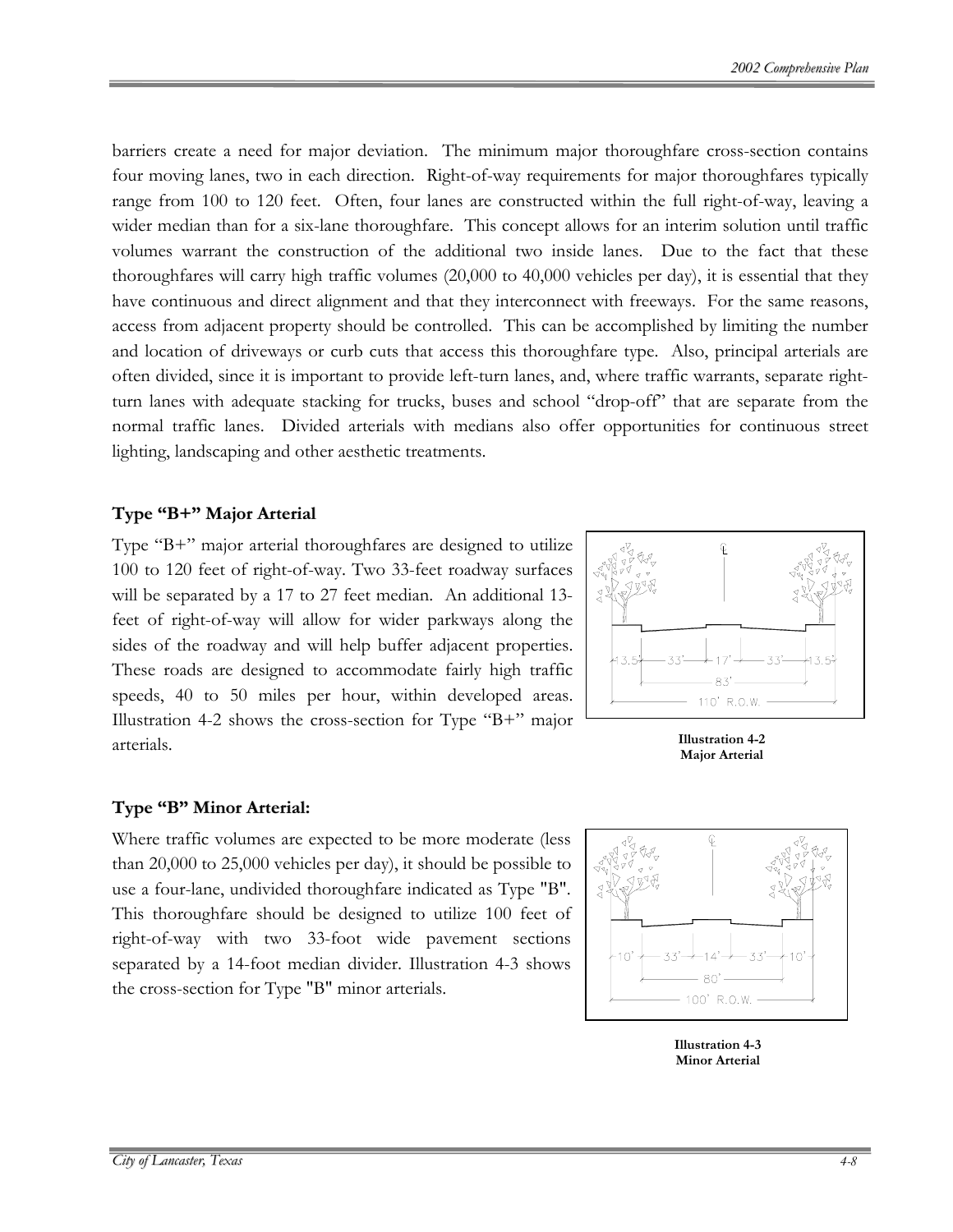#### **COLLECTOR STREETS (TYPE "C")**

A collector street's primary function is to collect and distribute traffic from local-access streets, such as residential neighborhood streets, to a major or minor arterial system. A collector street is usually located in such a manner to discourage through-traffic movements. To discourage such movements, these streets are typically disrupted at some point by offsetting intersections or incorporating curvilinear design. A collector street may also be used as a local street in internal industrial areas or adjacent to multiple-family areas, and as an access route to elementary schools and neighborhood playgrounds. Generally, 60 to 70 feet is the minimum right-of-way requirement for collector streets, while the total minimum pavement is usually 37 to 48 feet. Two moving lanes of traffic, in addition to any on-street parking, represent the minimum paving requirements for a collector street in a residential area.

#### **Type "C+" Major Collector / Secondary Street:**

The Type "C+" standard provides a street with two moving lanes of traffic and two parallel parking lanes with 85 to 100 feet right-of-way. This thoroughfare consists of two 24-footwide pavement sections, separated by a 17-to 32-foot median, and an additional 10 feet right-of-way on each side. Generally, collector streets should be shorter than one mile in length, and are expected to collect moderate volumes (less than 10,000 vehicles per day) of traffic from internal,

nonresidential areas and to convey traffic to a major thoroughfare. The Type "C+" collector street is designed to be used as a local street in industrial or commercial areas. Where heavy truck-turning movements can be expected at intersections with major thoroughfares on a Type "C+" collector street, intersections could be flared to provide for a short length of higher paving to accommodate higher volumes through the intersection. Illustration 4-4 shows the cross-section for Type "C+" major collector streets.

#### **Type "C" Minor Collector:**

Type "C" minor collector streets are low- to moderate- volume facilities, and their primary purpose is to collect traffic from residential streets and accommodate movement to the nearest major collector or arterial. The average daily traffic volumes for these types of streets should not exceed 5,000 trips per day. The Type "C" minor collector street provides for 60 to 65 feet of right-of-way with 37 to 44 feet of paved surface. This standard may also be used as a local street in industrial or commercial areas. Illustration 4-5 shows the cross-section for Type "C" minor collectors.



**Illustration 4-5 Minor Collector**



**Major Collector**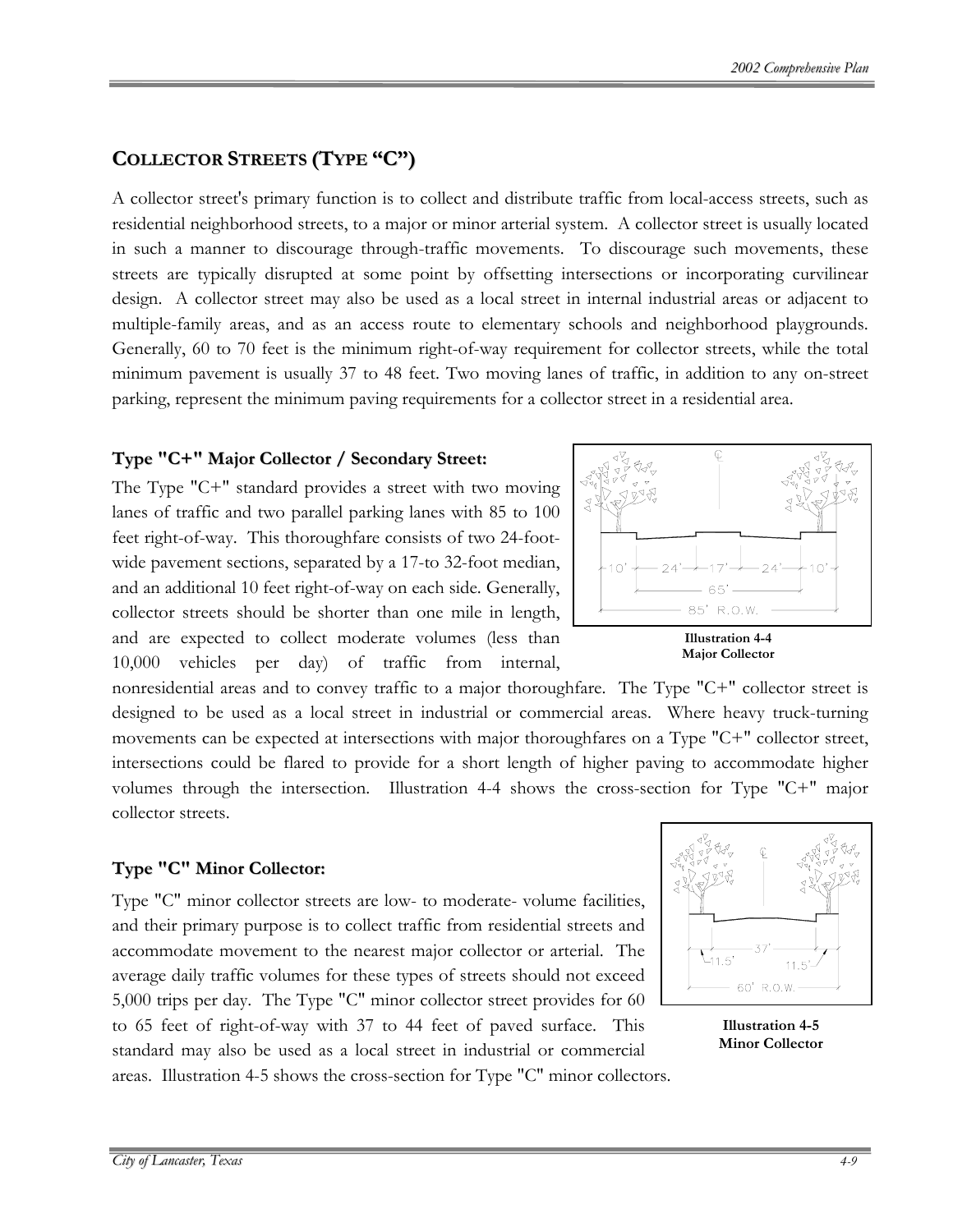#### **RESIDENTIAL STREET (TYPE "D")**

The streets within a neighborhood that provide access to residential lots and building sites should be arranged to discourage most through traffic, except that which is directly related to the area. The alignment of residential streets should be either of a curvilinear, discontinuous-loop, cul-de-sac, or court configuration. Because only limited traffic is attracted to the residential streets, they have narrower rights-of-way and pavement widths than other types of streets. The usual paving width of a residential street is 27 feet, with right-of-way requirements of approximately 50 feet of right-of-way. Residential streets are generally designed to accommodate up to 750 vehicles per day.



**Illustration 4-6 Residential Streets** 

#### **BIKEWAYS/BICYCLE LANES**

As part of Lancaster's transportation system, the opportunity exists for a system of bicycle lanes associated with the existing and future roadway network. When coordinated with the recommended trail system (refer to the Parks, Recreation & Open Space Master Plan), the use of bicycle lanes in conjunction with roadways (but not necessarily sharing the same paving) can be a desirable alternative to supplement the overall transportation system. Where possible, the Type "C" section should be used or the routes should be on less traveled or smaller streets. If right-of-way is limited, then the Type "B" sections can be used. The following are accepted bikeway/walkway cross-sections, as recommended by the North Central Texas Council of Governments (NCTCOG).



**Illustration 4-7: Type A: Exclusive Bikeway & Walkway**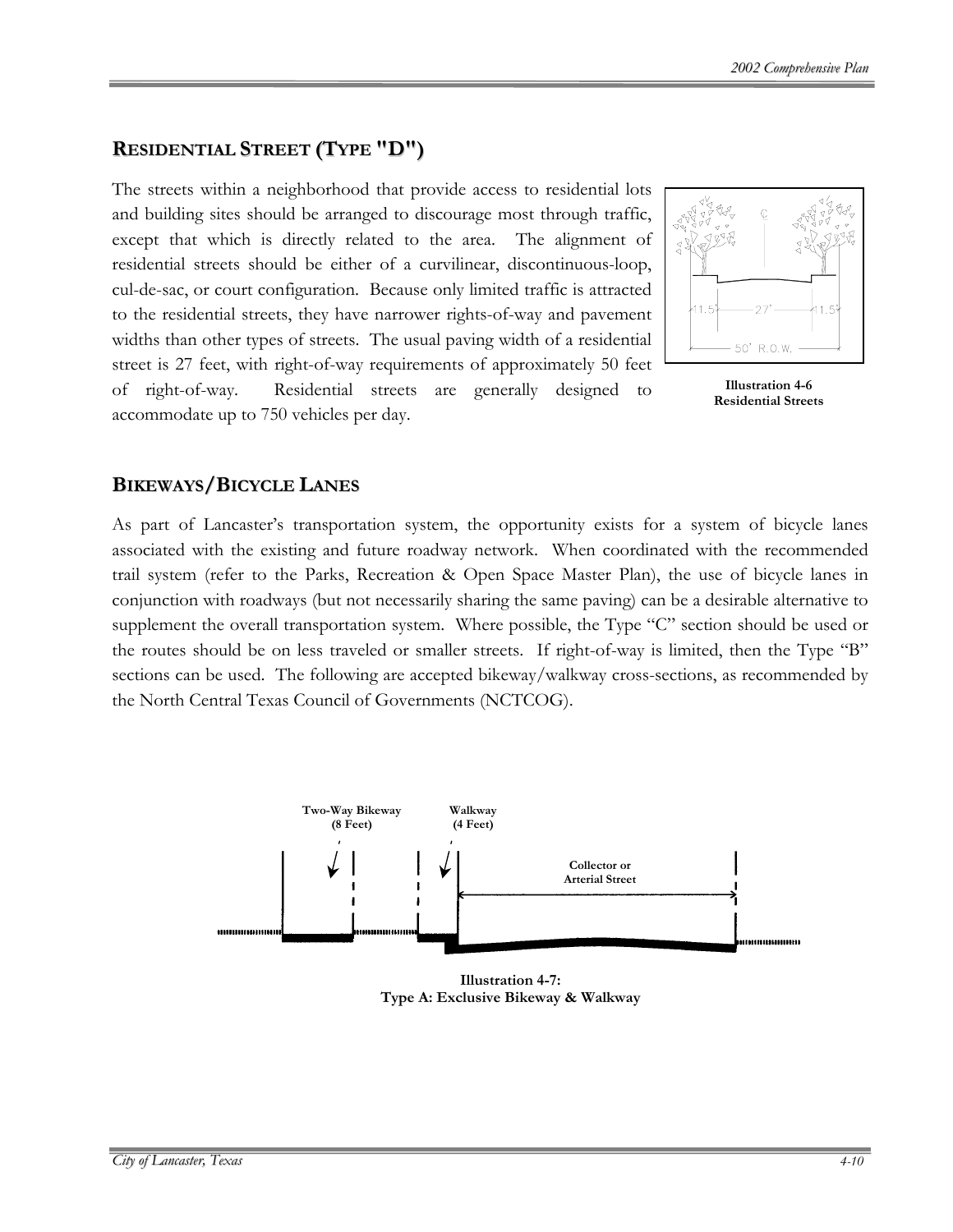





**Illustration 4-9: Type C: Bikelane Constructed as Part of a Roadway (On same grade as roadway)**

#### **TRAFFIC CAPACITIES AND VOLUMES**

Capacity is the measure of a street's ability to accommodate traffic volume. It is normally measured at a signalized traffic intersection where traffic flow is regulated and traffic congestion is present during the peak periods of traffic flow. The daily (24-hour) volumes of traffic that move along the major arterial street system in Lancaster can provide insight into the flow and direction of traffic, as well as into the general growth of the area. Information on traffic volumes are collected by the North Central Texas Council of Governments (NCTCOG) and the Texas Department of Transportation (TxDOT).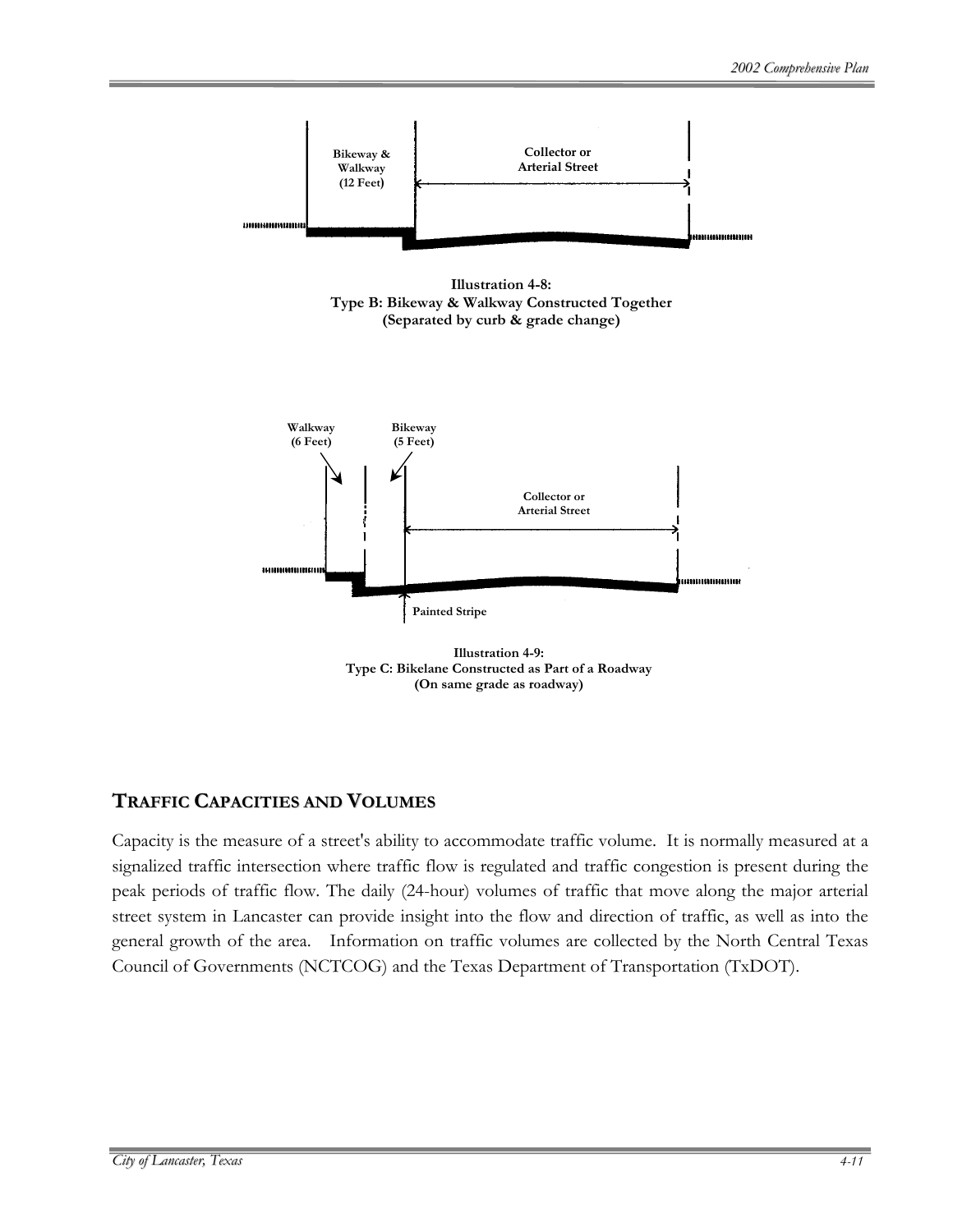The ability of a signalized intersection to accommodate traffic is usually expressed in terms of level of service (LOS). Levels of service "A" through "F" are shown and defined on **Table 4-2**. Level of service "C" is generally the recommended level of service in suburban cities, and is also the recommended level for design purposes. With the possible exception of some intersections, most streets in Lancaster presently function at level of service "C" or better.

#### **THOROUGHFARE PLANNING ISSUES**

The following five broad issues have been considered in developing policies for Lancaster's Thoroughfare Plan:

**Maintaining an adequate, appropriate and efficient roadway network – Increased population will** increase traffic on Lancaster's roadways. A carefully planned network of streets can help maintain adequate circulation without sacrificing the community's development potential. The network should include a hierarchy of streets, such as that shown previously in **Table 4-1**, with each class of street being designed to serve an appropriate function. Standards for each class of street must balance the volume and speed of traffic, public safety, roadway construction and maintenance costs, as well as impacts on adjacent development.

**Coordinating roadways and adjacent development** – Land use and roadway planning are closely linked. Just as inappropriate land uses can dramatically reduce the effectiveness of adjacent roadways, poorly planned roadways can reduce the viability of adjacent land uses. By coordinating land use and roadway decisions, Lancaster can minimize future compatibility problems between roads and adjacent land uses.

**Cost-effective infrastructure investment** – Building and maintaining an efficient street network requires significant investment of local resources. Lancaster must upgrade its existing street system based on this Plan, which is designed to encourage better traffic circulation. Funding based on a Capital Improvement Plan can ensure that the City addresses its highest priority roads first.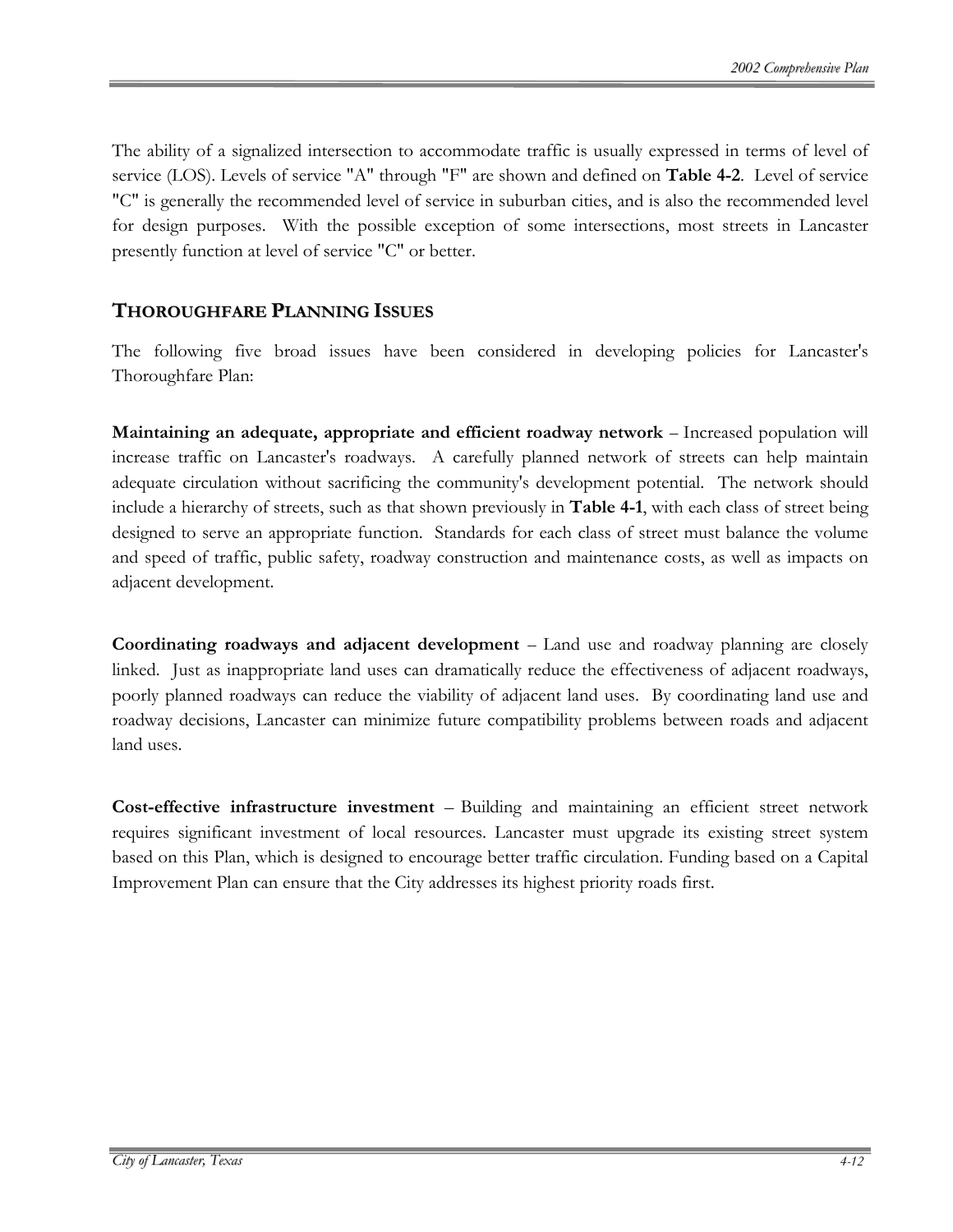| Table 4-2                                                   |  |  |  |  |  |
|-------------------------------------------------------------|--|--|--|--|--|
| DEFINITION OF LEVEL OF SERVICE FOR SIGNALIZED INTERSECTIONS |  |  |  |  |  |

#### **City of Lancaster, Texas**

| Level<br>of<br><b>Service</b> | Description                                                                                                                                                                                                                                                                                                                                                                                                                                      | <b>Stopped Delay</b><br>per Vehicle at<br>Intersection<br>(Seconds) | Example                                                                                               |  |
|-------------------------------|--------------------------------------------------------------------------------------------------------------------------------------------------------------------------------------------------------------------------------------------------------------------------------------------------------------------------------------------------------------------------------------------------------------------------------------------------|---------------------------------------------------------------------|-------------------------------------------------------------------------------------------------------|--|
| A<br>and<br>B                 | Virtually no delays at intersection with smooth<br>progression of traffic. Uncongested<br>operations; all vehicles clear in a single signal<br>cycle.                                                                                                                                                                                                                                                                                            | < 15.0                                                              | Residential or rural streets.                                                                         |  |
| $\mathbf C$                   | Moderate delays at intersections with<br>satisfactory to good progression of traffic.<br>Light congestion; occasional back-ups on<br>critical approaches.                                                                                                                                                                                                                                                                                        | 15.1 to 25.0                                                        | Urban thoroughfares at off-peak hours.                                                                |  |
| D                             | Forty percent probability of delays of one cycle<br>or more at every intersection. No progression<br>of traffic-movement from intersection with 90<br>percent probability of being stopped at every<br>intersection experiencing "D" condition.<br>Significant congestion on critical approaches,<br>but intersection functional. Vehicles required<br>to wait through more than one cycle during<br>short peaks. No long-standing lines formed. | $25.1 \text{ to } 40.0$                                             | Secondary CBD streets at peak hours (this is<br>the design level of service for urban<br>conditions). |  |
| E                             | Heavy condition. Delays of two or more<br>cycles probable. No progression. One<br>hundred percent probability of stopping at<br>intersection. Limit of stable flow. Blockage of<br>intersection may occur if traffic signal does not<br>provide for protected turning movements.                                                                                                                                                                 | 40.1 to $60.0$                                                      | Primary CBD streets at peak hours.                                                                    |  |
| $\mathbf F$                   | Unstable flow. Heavy congestion. Traffic<br>moves in forced flow condition. Three or<br>more cycles to pass through intersection. Total<br>breakdown with stop-and-go operation.                                                                                                                                                                                                                                                                 | > 60.0                                                              | Downtown areas usually in larger cities at the<br>A.M. or P.M. peak hours.                            |  |
|                               | Source: North Central Texas Council of Governments                                                                                                                                                                                                                                                                                                                                                                                               |                                                                     |                                                                                                       |  |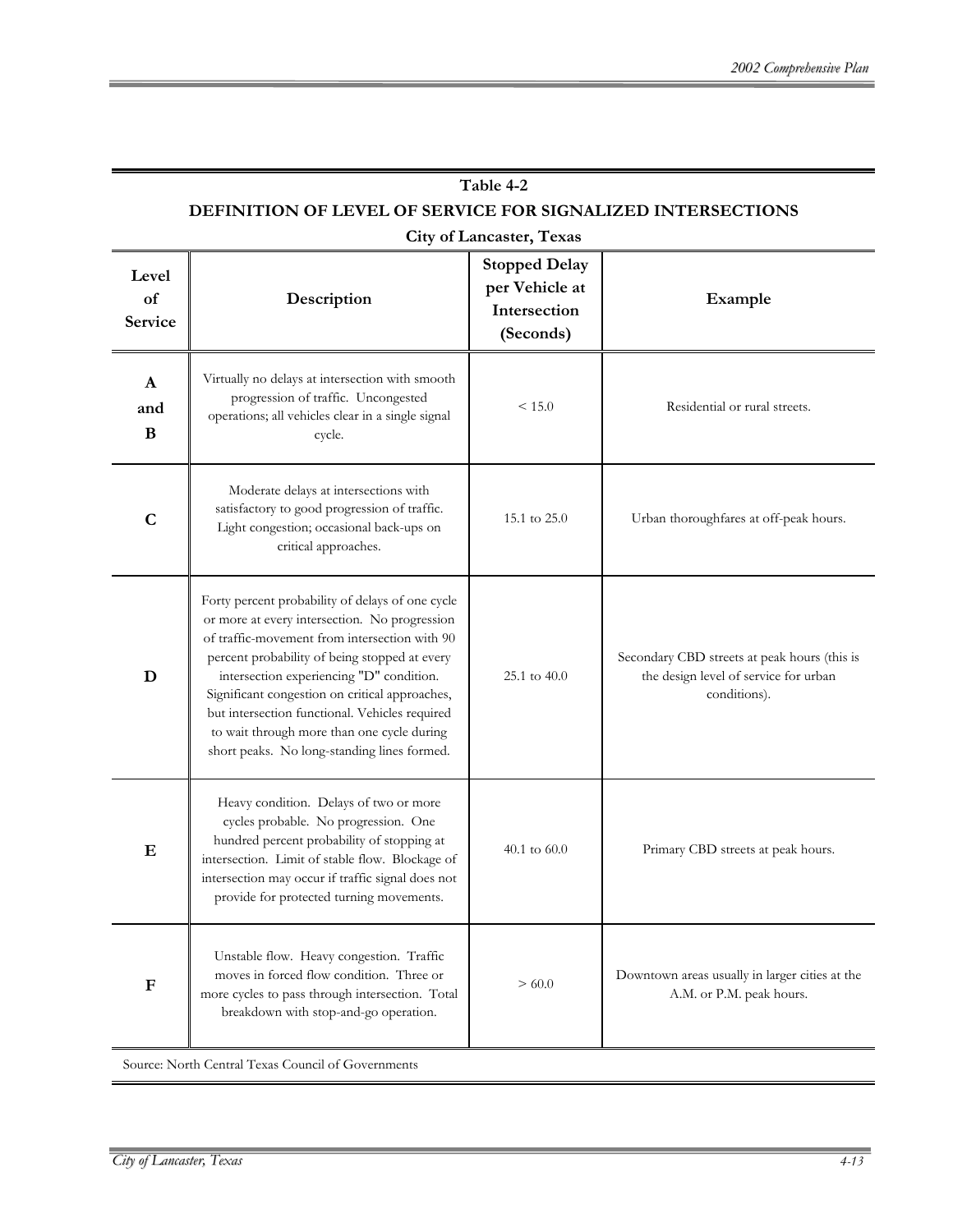**Network for non-automotive (multi-modal) transportation** -- America's heavy reliance upon automobiles has led many communities to forget or ignore other alternative modes of transportation. Through appropriate design and planning, Lancaster can develop a low-cost system of trails and paths that encourage residents to travel by foot, bike, or even horseback through the community. In conjunction with the Parks, Recreation & Open Space Master Plan (see separate element), bike paths and/or routes should be planned and integrated into new subdivisions. Increased use of other modes of transportation will improve the health of Lancaster's residents, and will have a positive impact upon the environment, as well as upon community character.

**Designing streets in industrial areas** – Streets in industrial areas generally carry heavy-load vehicles (i.e., eighteen-wheeler trucks, etc.) on a regular basis, which can cause more rapid deterioration of the roadways than in other areas. Design standards for these types of streets should be reviewed to ensure that these streets can be maintained in good condition for a long period of time.

**Designing residential streets** – Streets can have both positive and negative impacts on neighborhoods, as much of the community character depends upon the type of relationship between structures and streets. The rural/small town community atmosphere desired by some residents of Lancaster can be achieved through appropriate design of and streetscape elements along residential streets. Use of traditional setbacks, streets lined with trees, live screening, curb-and-gutter treatments, sidewalks, and other streetscape elements (including benches, decorative lighting, edge treatments with sculptures) can be utilized to maintain and/or achieve this small-town atmosphere.

#### **THOROUGHFARE PLAN RECOMMENDATIONS**

The following section describes the major thoroughfare system recommendations for the City of Lancaster. The most important recommendation for maintaining an adequate, appropriate and efficient roadway network in the City is to identify roadway classifications and to increase their widths and rightof-ways to match the functional classification system described previously within this element. The following classification of roadways is based upon the traffic counts and capacities for Lancaster's existing roadways, as determined by the North Central Council of Governments (NCTCOG).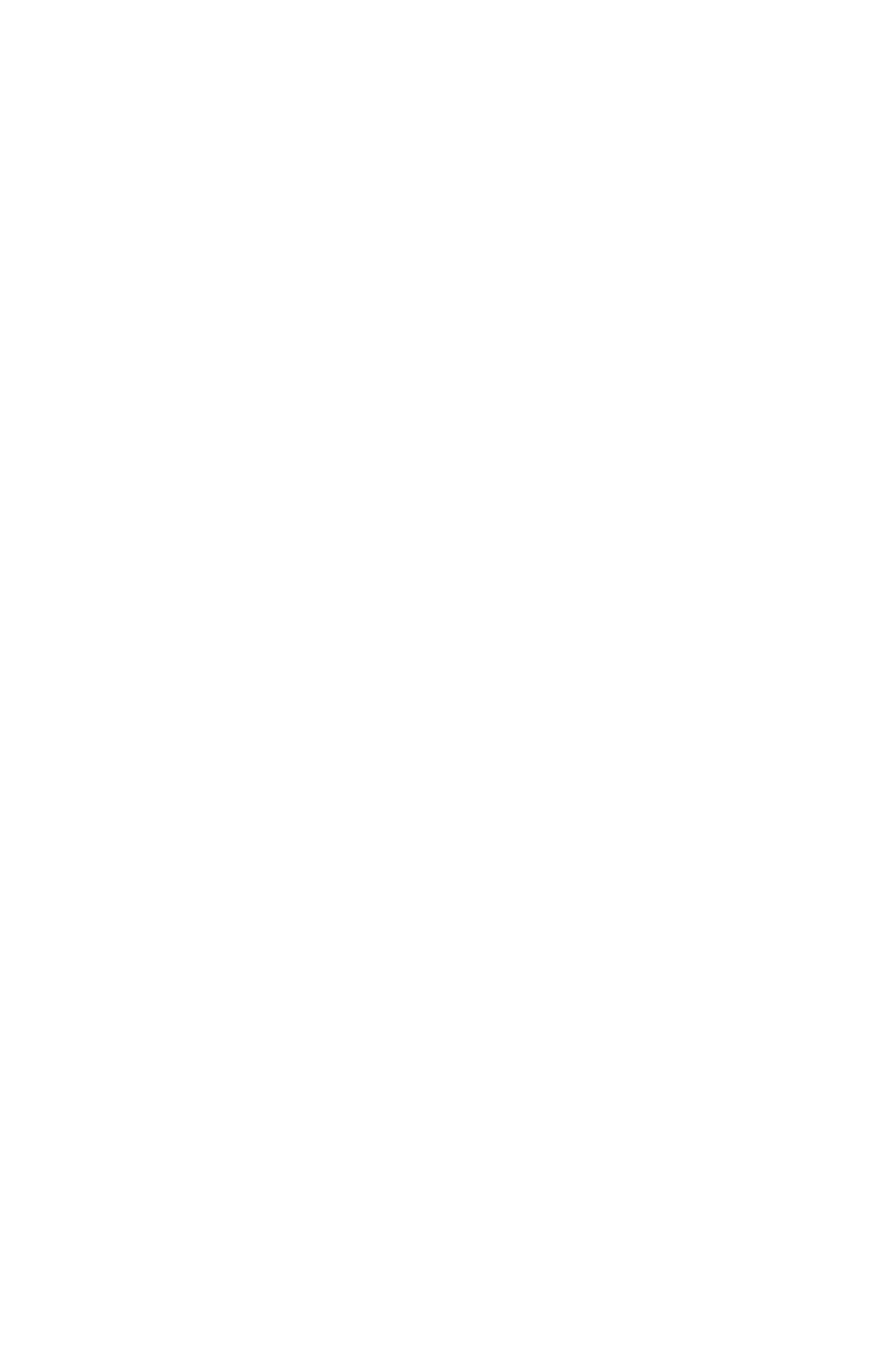#### **ARTERIAL STREET SYSTEM RECOMMENDATIONS**

The roadways that are proposed for modification that have an arterial system classification (see crosssection on page 4-7) and standards (see **Plate 4-1**) in the City are as follows:

- ♦ Type B+, Major Arterial Roadways with 120 feet of right-of-way:
	- − Beltline Road,
	- − Lancaster-Hutchins Road;
- Type B+, Major Arterial Roadways with 100 feet of right-of-way:
	- − Houston School Road,
	- − Blue Grove Road,
	- − Dallas Avenue from Cedardale Road to Pleasant Run Road,
	- − Pleasant Run Road,
	- − Section of West Main Street between the two intersections with Beltline Road,
	- − Parkerville Road between Interstate Highway 35 and Houston School Road;
- Type B, Minor Arterial Roadways with 82 feet of right-of-way:
	- − Cedardale Road,
	- − Wintergreen Road,
	- − Greene Road from Lancaster-Hutchins Road to the eastern City limits,
	- − State Road from southeastern City limits to Red Bud Street in the downtown area,
	- − Alba Road between Greene and Beltline Road (north of the airport),
	- − Ferris Road from Beltline Road to southern City limits.

Improving these roadways and applying the recommended arterial street size standards to existing streets will help them to function more efficiently, and will also help to alleviate current and future traffic problems in the City. Other recommendations to improve the overall arterial street system in the City are as follows.

**Proposed Interstate Highway 20 frontage roads** — These roads will not only make the northwestern part of the City more easily accessible from the highway, but will also provide possible additional access points to Interstate Highway 20 for the residents of Lancaster.

**Proposed extension and straightening of Blue Grove Road** — Currently the majority of the northsouth traffic in the northwest part of the City is being accommodated by Houston School Road, which is at present carrying traffic volumes exceeding its capacity. Once the areas in the north part of the City start developing, it will be difficult to accommodate the increased traffic on this existing thoroughfare unless it is upgraded as recommended in this Plan. Extending Blue Grove Road from Pleasant Run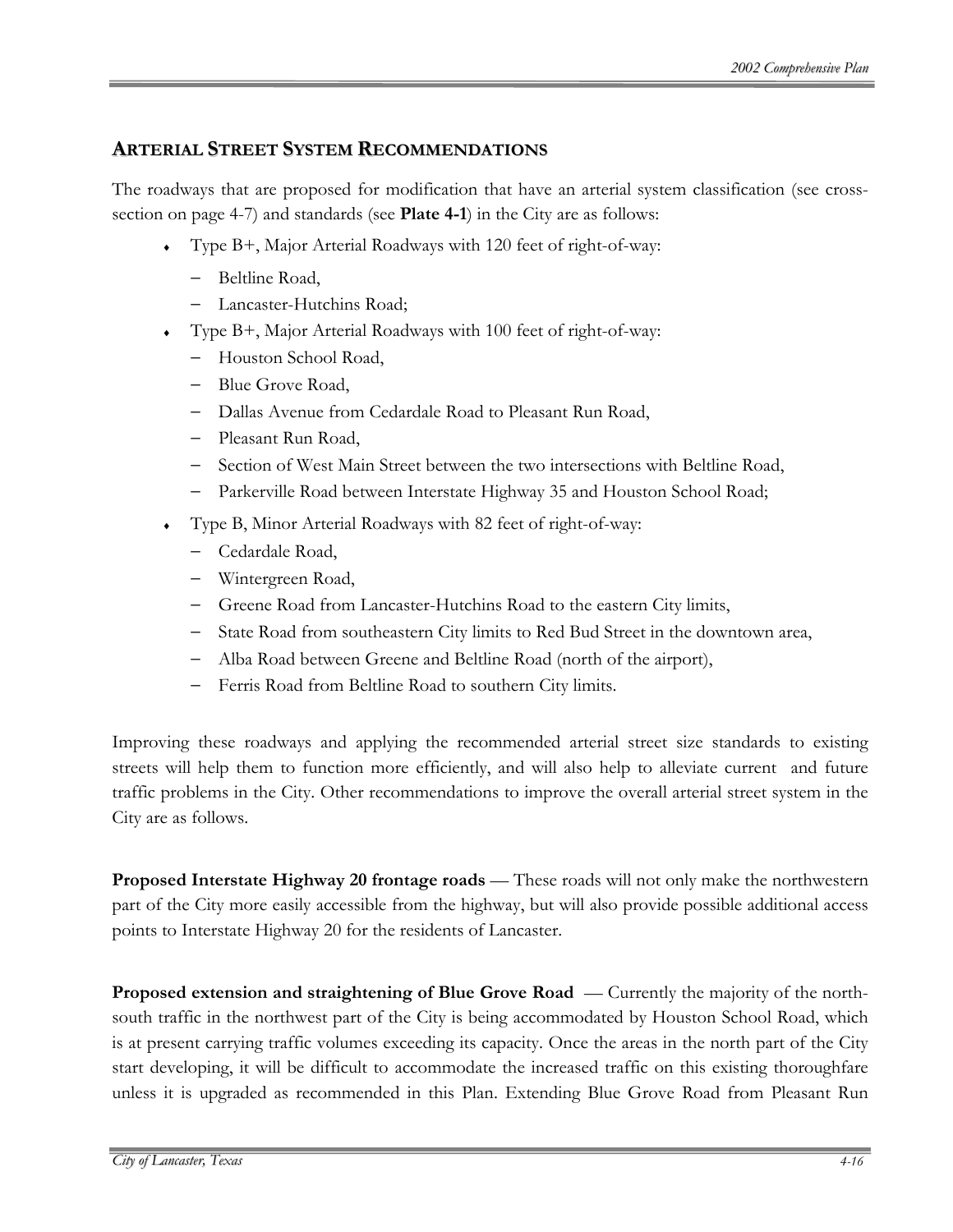Road to the proposed Interstate Highway 20 service road, in addition to aligning it with West Main Street and upgrading the existing right-of-way 100 feet, will provide an alternative north-south thoroughfare and could reduce traffic volumes on other thoroughfares.

**Proposed connection between Lancaster-Hutchins Road and Wintergreen Road** — This connection will provide another north-south arterial street in the City that can serve as a major truck route. In addition, it will provide a convenient connection to Interstate Highway 20 from the eastern part of Lancaster, which would accommodate growth in this part of the City.

**Proposed extension of Wintergreen Road — Plate 4-1 shows a proposed connection of Wintergreen** (to the east of Houston School Road) to Telephone Road. This connection will prevent the east-west traffic on Wintergreen from traveling on Houston School Road (as in the existing situation) in order to continue in an east-west direction. **Plate 4-1** shows another proposed connection of Wintergreen Road (to the east of Bonnie View Road) south to Alba Road, and again south to Ferris Road. This connection will create an arterial street loop in the City (see **Plate 4-1**), thereby mitigating the flow of traffic within the City in both the north-south and east-west directions.

**Proposed connection between Danieldale and Cedardale Roads** — Currently due to the offset between the intersections of both Danieldale Road and Cedardale Road with Houston School Road, the east-west connection in the northern part of the City is inefficient; all traffic has to go north or south on Houston School Road before continuing east or west. The proposed connection will allow for a continuous east-west flow of traffic in this part of the City, and at the same time will reduce traffic volumes on Houston School Road.

**Proposed connection between the proposed Interstate Highway 20 Service Road and Pleasant Run Road (west of Houston School Road)** — **Plate 4-1** shows the location of this proposed connection. This thoroughfare is recommended mainly for the purpose of directing truck traffic away from Houston School Road and through the areas that are proposed for commercial and industrial land use in the Future Land Use Plan (see **Plate 7-1**).

**Loop 9 —** Loop 9 is a proposed roadway that would eventually connect to State Highway 161 and the George Bush Freeway (State Highway 190). The alignment of this thoroughfare is currently being evaluated by TxDOT and Dallas County, and has not been formally established. **Plate 4-1** shows the preferred alignment of the proposed Loop 9 in Lancaster. When the alignment of Loop 9 is established by TxDOT a detailed corridor study should be undertaken to determine the potential for nonresidential land uses along the frontage or proposed intersections.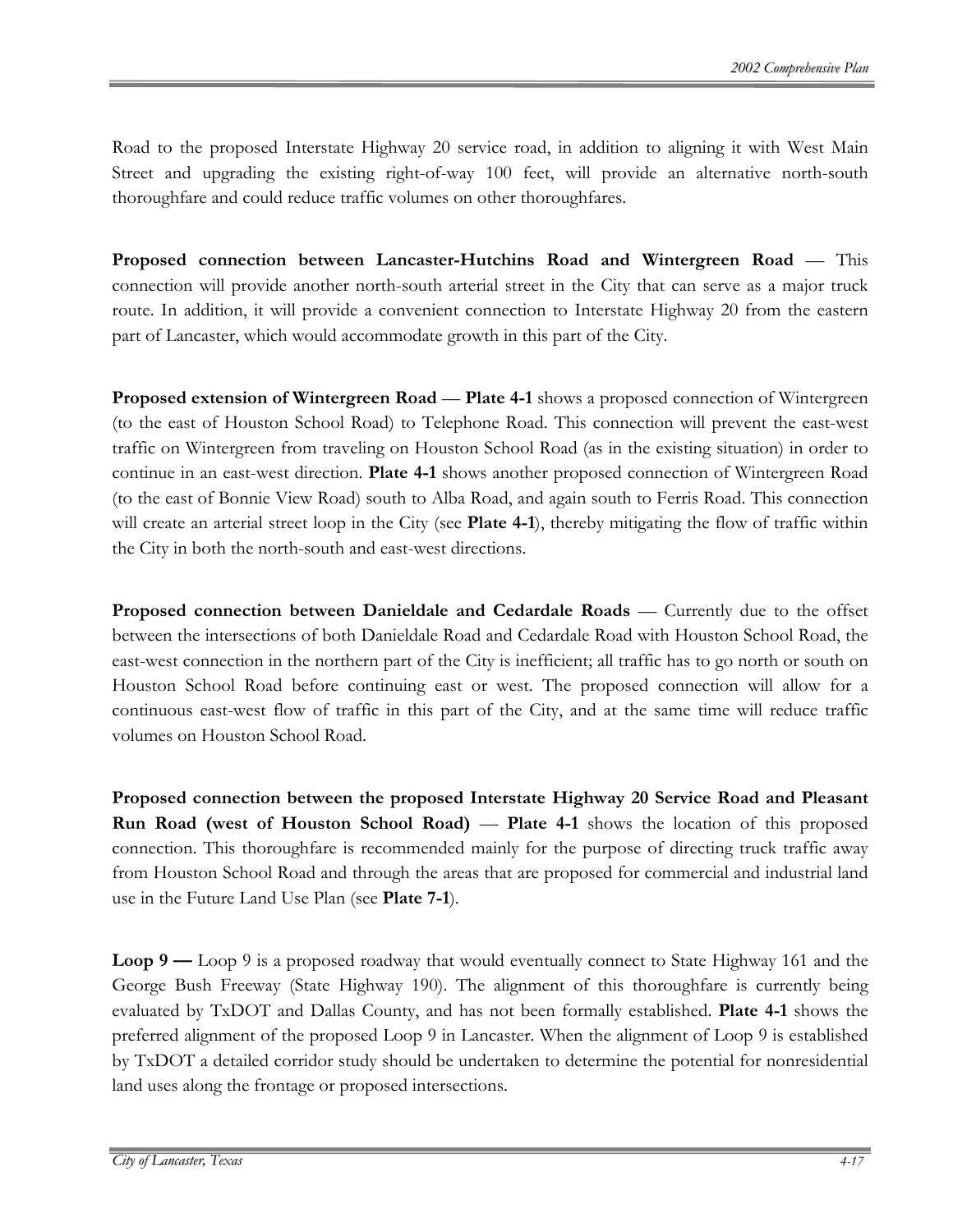#### **COLLECTOR STREET SYSTEM RECOMMENDATIONS**

Except as noted in the previous discussion, much of Lancaster's major thoroughfare system, which will serve its present and much of its future population, has already been established. Significant revisions to the existing thoroughfare system are primarily in regard to width and right-of-way improvements, addition of collector streets and related improvement programs throughout the City. As Lancaster continues to develop, these collector streets will provide important secondary access to many portions of the City. Several areas that have vacant land left for development will require collector streets to facilitate the efficient movement of traffic.

The proposed collector streets shown within many areas (see **Plate 4-1**) offer potential for implementation. The City must take care in the future to avoid possible omission of the proposed collectors shown on **Plate 4-1** through incremental and fragmented subdivision planning. The following collector street segments have been identified as being strategic in terms of their location, and therefore important to the existing circulation system:

- Main Street from Beltline Road to Lancaster-Hutchins Road,
- Dallas Avenue,
- Jefferson from Pleasant Run to Second Street,
- Elm Street from Pleasant Run to Main Street,
- Lancaster Park Road from Pleasant Run to Main Street,
- Oak Bluff (east) to Westridge,
- Westridge (south),
- 6<sup>th</sup> Street between Elm and Jefferson Road,
- 8<sup>th</sup> Street between Westridge and Dallas Avenue,
- Rogers from Balkin to Pleasant Run,
- Balkin Road from Sunny Meadow to Rogers,
- Donlee Road from Sunny Meadow to Dallas Avenue, and
- Unnamed collector west and parallel to Houston School between Wintergreen and IH20.

Stonewall, Sherwood, Idlewild, Park Circle and Rolling Hills Place in the northwestern and western parts of the City also function as collector streets. These streets, as well as other streets shown as collector streets on **Plate 4-1**, also need to be improved to the recommended collector size standards to enable these streets to efficiently disperse traffic from neighborhood streets onto the arterial street system.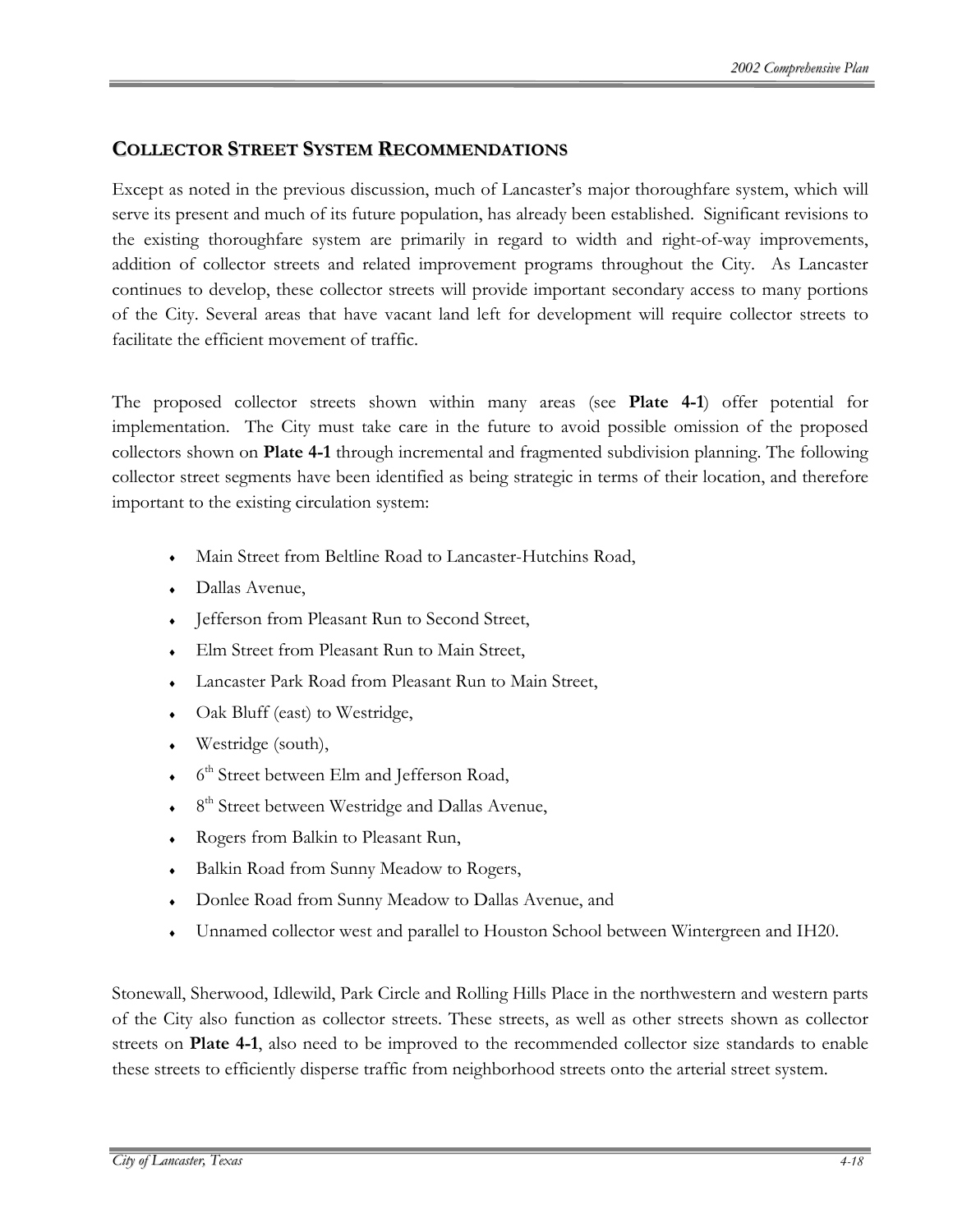#### **RESIDENTIAL STREET SYSTEM RECOMMENDATIONS**

As Lancaster continues to develop, the relationship of existing and future subdivisions to residential streets will be important in maintaining quality residential neighborhoods. As has been previously mentioned, the primary importance of the thoroughfare system is providing the skeletal framework of arterial and collector streets within which logical residential neighborhood areas can be developed. At the same time, the thoroughfare system has another significant function - that of maintaining the environment in the City's neighborhoods through appropriate residential street designs. General street design recommendations for Lancaster's neighborhoods, which are based on the desire for maintaining a rural small town atmosphere in appropriate areas, are as follows:

- ♦ Streetscape elements must be incorporated (such as sidewalks, street trees and street furniture);
- ♦ Street layouts must be designed to discourage through traffic movements. Some methods of achieving this would be as follows:
	- The residential neighborhood streets must be arranged to be discontinuous and curvilinear, (except where Traditional Neighborhood Design (TND) is appropriate; see the Neighborhood Design element of this Comprehensive Plan)
	- The length of through streets in residential neighborhoods must be limited,
	- − Street network in a residential neighborhood must be shifted through the use of Tintersections, or other similar techniques (except where TND is appropriate, see Neighborhood Design element of this Comprehensive Plan).
- When retail service next to neighborhood areas is appropriate, such service must be located at the edge of the neighborhood, preferably at the intersection of adjacent major thoroughfares. Likewise, churches, when an integral part of the neighborhood, must be located on major thoroughfares or near the intersection of major thoroughfares. Both the shopping center and the church will serve a larger area than the immediate neighborhood, and both involve periods of heavy traffic and parking concentrations, which, unless properly accommodated, can adversely affect the adjacent residential areas.
- *Gated* communities, or subdivisions/areas with private streets, can be appropriately blended into residential neighborhood areas. This type of residential subdivision must be allowed if it is designed in accordance with appropriate standards. These standards must be established by making revisions to Lancaster's Subdivision Ordinance.

The basic major thoroughfare system shown on **Plate 4-1** must be considered as the structuring framework for future neighborhoods within Lancaster, as well as for the protection and enhancement of existing neighborhoods. The preponderance of vehicular traffic movement within the community must be concentrated on the major thoroughfare system, while the internal street system must have only light vehicular traffic that is related to local access of property. Through careful preplanning of the remaining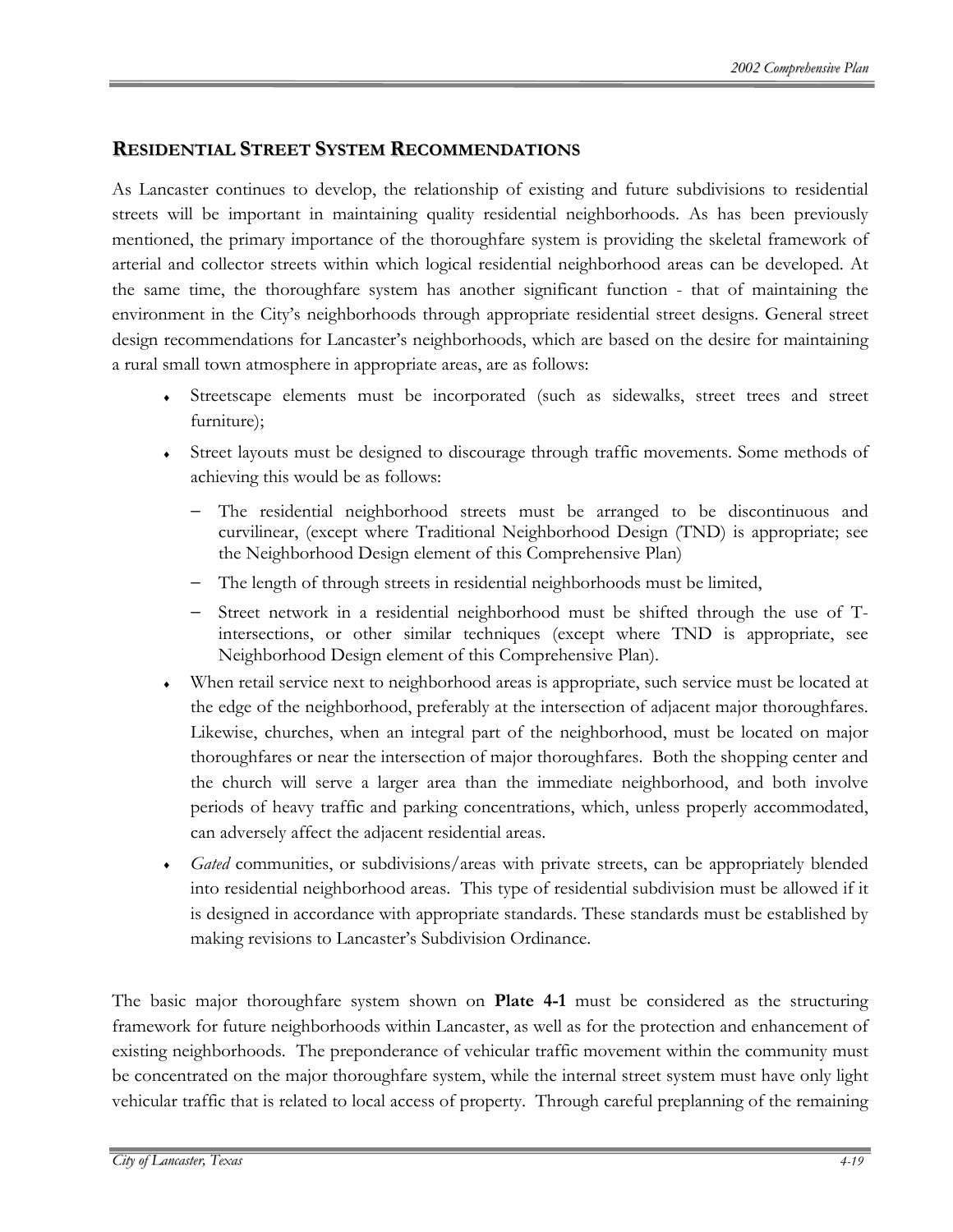future neighborhood areas and with developer cooperation, it may be possible to achieve the basic major and secondary thoroughfare system arrangement recommended in the Thoroughfare Plan for Lancaster.

To achieve the thoroughfare development envisioned by the Plan, the cooperation of all levels of government responsible for highway and thoroughfare development will be required. The significant thoroughfare facilities (state roads) provided within and near Lancaster have resulted mainly through a combination of efforts of the City, County, State and Federal agencies. Continued local City efforts will be necessary to finance future thoroughfare development and to require widening of rights-of-way at the time of subdivision platting and development. State laws now affect developer participation for off-site facilities such as roadways, and therefore, the City must seriously consider roadway construction participation policies in the future.

#### **TRANSPORTATION PLANNING POLICIES**

Following is a description of the recommended policies Lancaster should utilize to guide local transportation planning efforts.

- ♦ **Plate 4-1** shows the proposed Thoroughfare Plan for the City of Lancaster. It shows the location of existing or planned roadways and local streets. The City must use this Plan to determine the classification of planned roadway segments. Additional collector streets may be needed to serve traffic within new developments. The alignment and capacity of these streets must be determined as part of any action on a preliminary plat, final plat or zoning case. The Subdivision Ordinance must require right-of-way dedication and roadway alignment/construction that is consistent with the Thoroughfare Plan (**Plate 4-1**). The City's construction standards, design guidelines, and subdivision regulations provide detailed standards for roadway design and construction.
- **Table 4-1** establishes general planning guidelines for roadways within Lancaster, including the function of each type and key design characteristics. The City must use this table in conjunction with design guidelines established in the Thoroughfare Plan element and the Urban Design & Community Image element of the Comprehensive Plan, and with detailed specifications found in the Subdivision Ordinance to determine the appropriate design standards for planned roadway improvements.
- The City must seek to maintain a minimum level of service standard of "C", as described in **Table 4-2**. This standard must be used in reviewing the transportation needs of development proposals.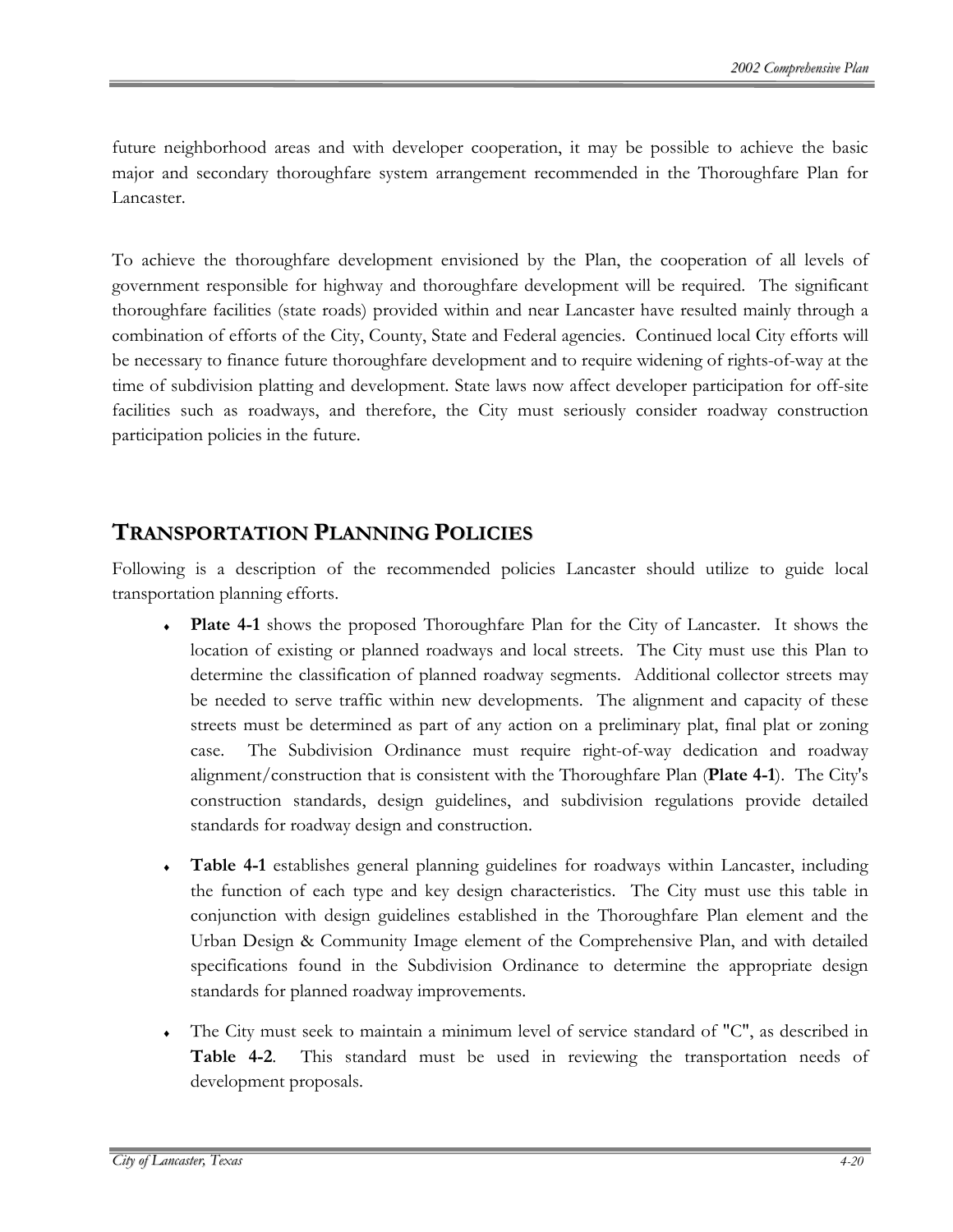- The City must develop a five- and ten-year Capital Improvements Program (CIP) for use in establishing funding priorities and schedules for non-State funded construction, operation and maintenance of its transportation facilities, as identified within this element.
- The City must prioritize, phase and schedule transportation system improvements in accordance with the Comprehensive Plan and the ability of the City to fund such improvements.
- On-site local and collector streets that are constructed by developers must be in accordance with City regulations. The City may also require construction of off-site streets or street improvements needed to provide adequate access to the development. This policy must be implemented through specific provisions of the City's Subdivision and Zoning Ordinances.
- Lancaster must coordinate with TxDOT, County and other local jurisdictions, such as the School District, when planning transportation improvements.
- The City must design streets in a comprehensive fashion considering street trees, ADAaccessible pedestrian walkways/sidewalks and bike lanes, signage and lighting whenever any of those factors are applicable. Citizen involvement in major street-widening projects must be sought.
- The City must consider all alternatives for increasing roadway capacity before physical road widening is recommended for roadways within existing neighborhoods.
- More intensive uses that generate high volumes of traffic must be located along major collector or arterial streets where sufficient roadway capacity can be provided.
- Except as specifically approved by the City for parcels within the downtown area, all development must provide adequate on-site parking for normal operations. This policy must be implemented through specific provisions in the City's Subdivision and Zoning Ordinances.
- The City must develop access (driveway) spacing standards for lots located on arterial and collector streets to promote a smooth flow of traffic and to minimize the impact of individual developments on the safe and efficient function of these roads. These standards must be drafted by the City staff or a transportation engineer, reviewed by the Planning and Zoning Commission, and adopted by ordinance by the City Council.
- The City must establish a system of trails and pathways for alternative means of travel within the City by pedestrian, bicycle, equestrian or other non-motorized modes where possible.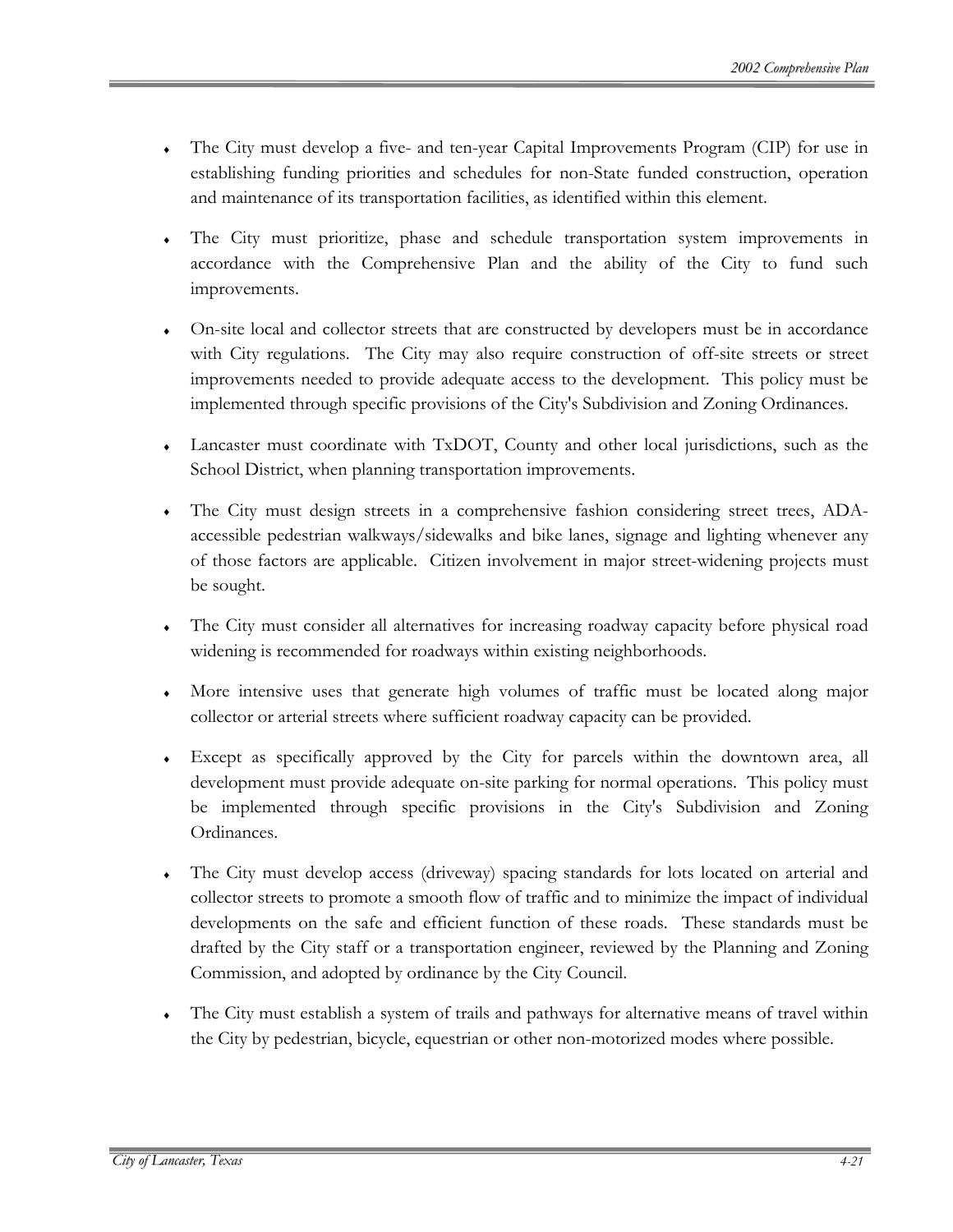#### **THOROUGHFARE IMPLEMENTATION**

Lancaster has relied on two primary entities in the implementation of its thoroughfare system: (1) participation by the County or State; and (2) the City's own construction of facilities. Due to changes in State law (Impact Fees, Chapter 395 of the Texas Local Government Code), the City will be able to require assistance from developers in building roadways (as well as water and wastewater facilities), but this will require different administrative techniques. Monies for capital improvements are becoming more difficult to secure each year. It will be necessary that the City continue to carefully manage its available resources in the implementation of not only the thoroughfare system, but other public facilities as well. The proper administration of the Thoroughfare Plan will require:

**Coordination of Capital Improvements** – Some of the major thoroughfares that are improved within Lancaster will involve cooperation with Dallas County and, in some cases, will involve financial participation by the City. Lancaster will have to assume the responsibility for constructing a reasonable portion of its collector thoroughfare system as it continues to develop. The City must spend a reasonable amount of money each year for roadway maintenance and improvements. By doing so, the City can gradually improve its overall system in a period of years. As roadways are improved, the City must determine whether water and wastewater lines need replacement at the same time. If underground utilities need replacement, they must be replaced at the same time the roadway project is undertaken (thereby avoiding removing parts of a new street to replace underground lines in future). The following roadways have been recommended by the Capital Improvement Committee, appointed by the City Council as of May, 2000.

|                                    | Table 4-3                                                                 |                 |  |  |  |  |
|------------------------------------|---------------------------------------------------------------------------|-----------------|--|--|--|--|
| <b>Recommended Street Projects</b> |                                                                           |                 |  |  |  |  |
| <b>City of Lancaster, Texas</b>    |                                                                           |                 |  |  |  |  |
| 1.                                 | Wintergreen Road - (IH-35 to Houston School Road)                         | \$3,600,000.00  |  |  |  |  |
| 2.                                 | Pleasant Run (IH-35 to Blue Grove) reconstruct/widening                   | \$10,201,440.00 |  |  |  |  |
| 3.                                 | Houston School Road (IH-20 to Wheatland) reconstruct/widening             | \$694,176.00    |  |  |  |  |
| 4.                                 | Wintergreen Road (Dallas Ave. to Lancaster-Hutchins) reconstruct/widening | \$4,753,000.00  |  |  |  |  |
| 5.                                 | Lancaster / Hutchins – drainage improvement and reconstruct/widening      | \$13,419,522.00 |  |  |  |  |
| 6.                                 | Houston School Road (Beltline to Main) reconstruct/widening               | \$1,263,500.00  |  |  |  |  |
| 7.                                 | Wintergreen Road (Houston School Road to Sunny Meadows)                   | \$8,689,620.00  |  |  |  |  |
| 8.                                 | Jefferson Street – reconstruct/widening (Wintergreen to 2nd Street)       | \$8,935,128.00  |  |  |  |  |
| 9.                                 | Belt-Line Road (Bluegrove to Dallas Ave.) reconstruct/widening            | \$5,122,000.00  |  |  |  |  |
|                                    | 10. Pleasant Run (Blue Grove to Dallas Ave.) reconstruct                  | \$9,794,880.00  |  |  |  |  |
|                                    | 11. Danieldale Road (IH-35 to Houston School) reconstruct/widening        | \$4,483,753.00  |  |  |  |  |
| <b>TOTAL</b>                       | \$70,957,019.00                                                           |                 |  |  |  |  |
| Source:                            |                                                                           |                 |  |  |  |  |